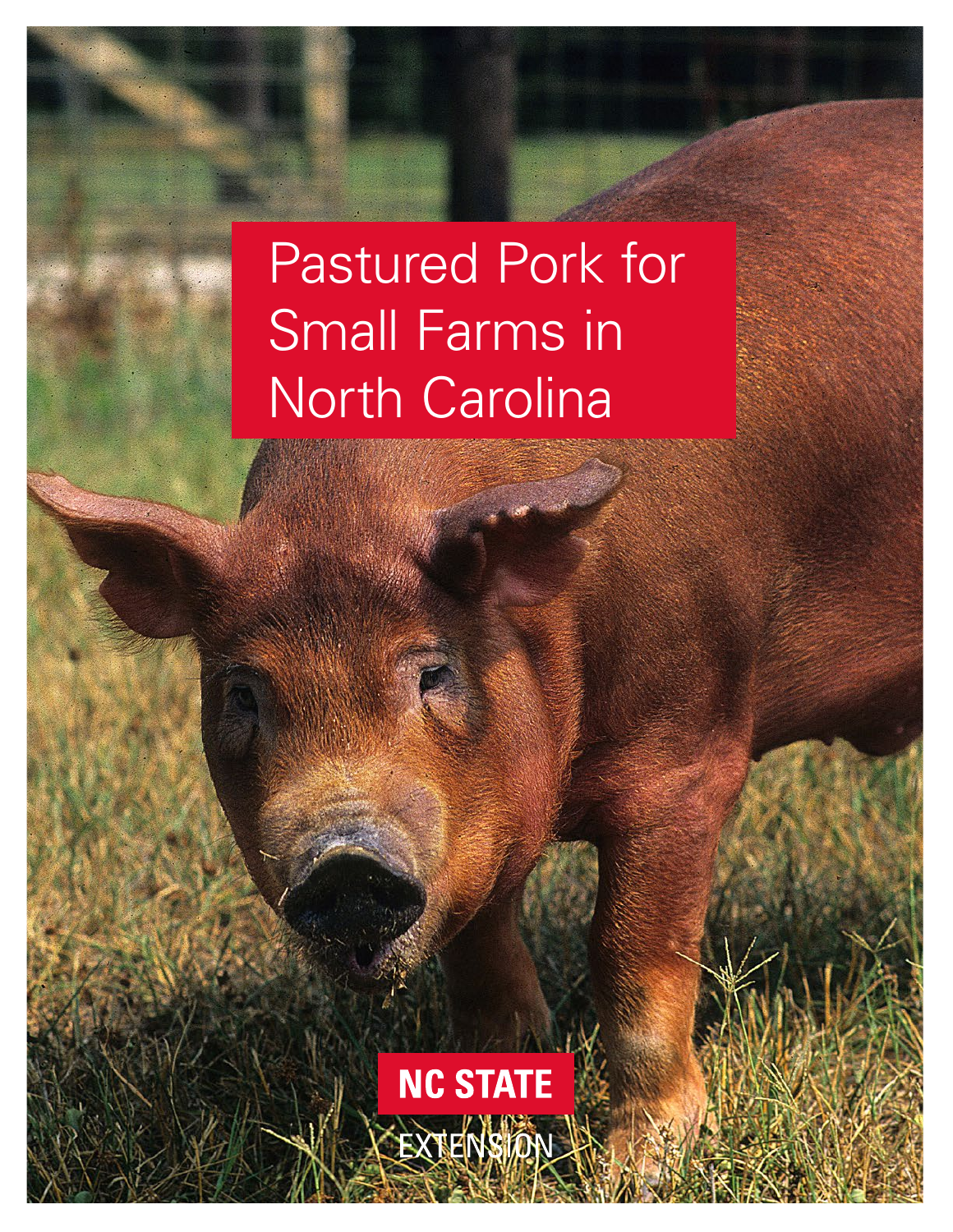This guide provides an overview of pastured pork production for small and beginning farmers in North Carolina, emphasizing planning considerations for a profitable pork enterprise. This publication is a starting reference for anyone interested in pastured pork production. Additional information is available via the internet resources presented throughout this publication, from local N.C. Cooperative Extension centers, and the North Carolina Farm School (**[ncfarmschool.ces.ncsu.edu](https://ncfarmschool.ces.ncsu.edu/)**).

# **Contents**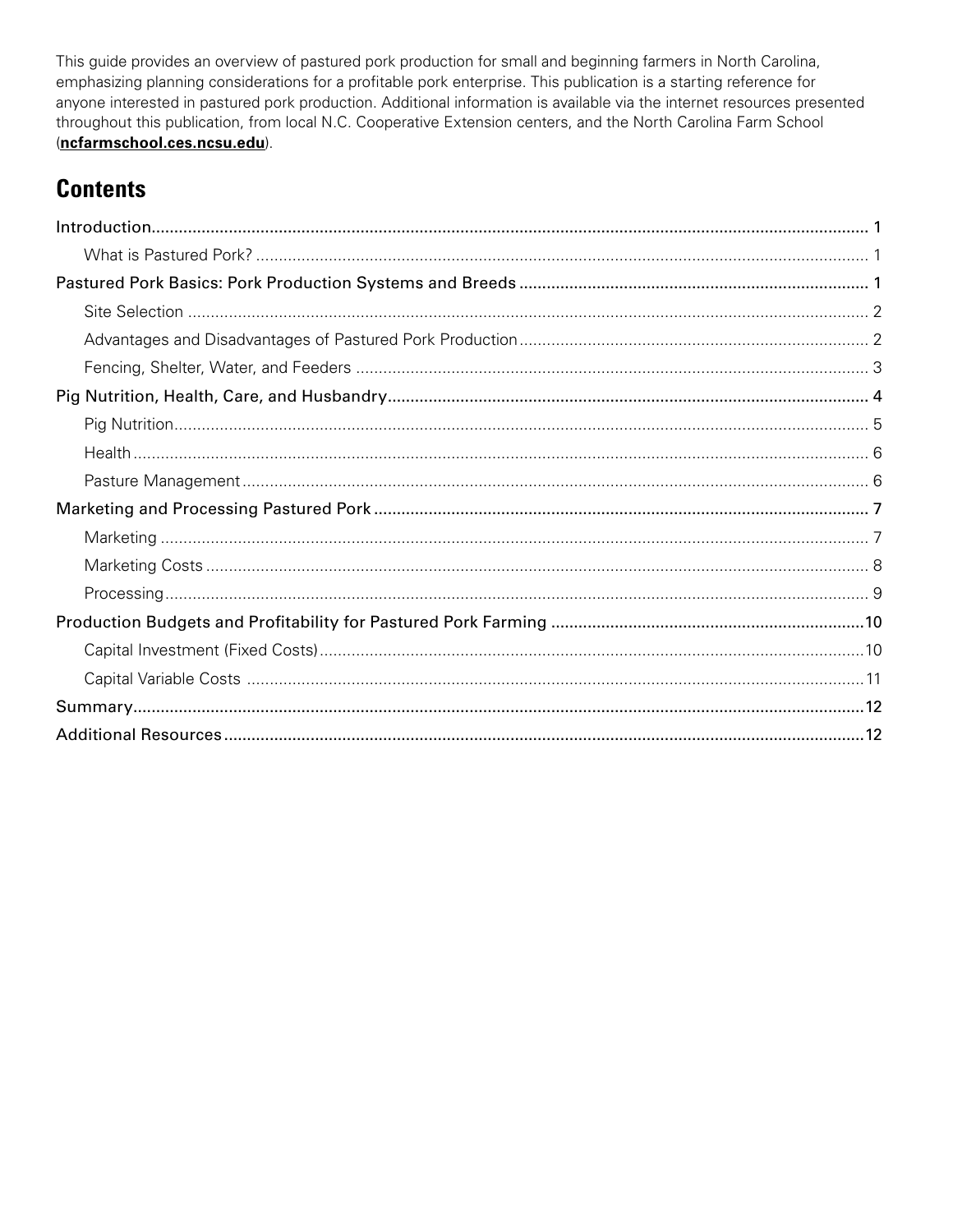# <span id="page-2-0"></span>**Introduction**

Pigs are among the most popular meat animals raised by small and beginning farmers. Many different sizes and types of farms make for good pig production. With proper planning and management, small farmers can often adapt their farm's existing fields, woodlots, sheds, and other buildings for producing marketable pork.

North Carolina is second only to Iowa in total pork production in the U.S., where most pigs are raised in large commercial buildings for wholesale markets. But pigs may also be raised successfully in pastures and other outdoor settings, including woodlots, to produce pork to sell in direct market retail and related market channels. Direct marketing—the sale of farm products directly to the end consumer—is vital for profitable small-scale pork production. A successful pastured pork enterprise depends on consumers who are willing to pay a premium price for pork. The amount that consumers are willing to pay will vary by market and location.

In recent years, culinary experts have introduced new pork cuts in traditional U.S. and ethnic cuisines, featured the use of bacon and other cured meats, and introduced consumers to the concept of eating the "whole hog."

This publication contains terminology about pastured pork; an overview of production systems and swine breed selection; insights about management, including care, health, nutrition, and husbandry; advice on processing and marketing; and sample budgets and economic estimates for production.

# **What is Pastured Pork?**

Every business has its own vocabulary, including the business of raising pastured pork. Table 1 contains some terms applicable to pigs and pastured pork production.

#### **Table 1. Basic Pig Terminology Applicable to Pastured Pork Production.**

| <b>Term</b>      | <b>Definition</b>                                                                                                                                                                                                                                                                                                  |
|------------------|--------------------------------------------------------------------------------------------------------------------------------------------------------------------------------------------------------------------------------------------------------------------------------------------------------------------|
| barrow           | Popular design for wooden pastured-pork<br>shelters                                                                                                                                                                                                                                                                |
| boar             | Castrated male pig.                                                                                                                                                                                                                                                                                                |
| farrow           | Raising pigs from birth to feeder pig size; the<br>act of a sow giving birth.                                                                                                                                                                                                                                      |
| farrow-to-finish | Raising pigs from birth to harvest (finish) size.                                                                                                                                                                                                                                                                  |
| feeder pig       | Weaned pig, usually about 50 pounds.                                                                                                                                                                                                                                                                               |
| finish           | To feed a pig to harvest (market) weight.                                                                                                                                                                                                                                                                          |
| gilt             | A female of any size that has not yet farrowed.                                                                                                                                                                                                                                                                    |
| hoop house       | A shelter, usually metal, or a metal frame<br>covered by industrial-strength tarp. Pigs<br>can be raised in a hoop house using a "deep<br>bedding" system (with materials like straw<br>or bedding hay) to minimize odors from<br>decomposing manure. This deep bedding<br>system is not common in North Carolina. |
| niche pork       | Term used broadly in the pork industry to refer<br>to pork with distinct characteristics like fat<br>content and breed. Many pastured pigs fit<br>within this definition.                                                                                                                                          |
| organic pork     | Pork harvested from pigs raised according<br>to U.S. Department of Agriculture (USDA)<br>National Organic Program guidelines.                                                                                                                                                                                      |
| pastured pork    | Pork harvested from pigs raised with constant<br>access to grass pasture or wooded lots.                                                                                                                                                                                                                           |

Sources: NC State Extension's *Swine Exhibitors Project Guide* (**[content.ces.ncsu.edu/swine-exhibitors](https://content.ces.ncsu.edu/swine-exhibitors-project-guide-7-8-years-of-age)[project-guide-7-8-years-of-age](https://content.ces.ncsu.edu/swine-exhibitors-project-guide-7-8-years-of-age))**

PennState Extension's *Swine Production and Management Home Study Course* (**[extension.psu.](https://extension.psu.edu/programs/courses/swine/basic-production/introduction-to-swine-production/vocabulary) [edu/programs/courses/swine/basic-production/](https://extension.psu.edu/programs/courses/swine/basic-production/introduction-to-swine-production/vocabulary) [introduction-to-swine-production/vocabulary](https://extension.psu.edu/programs/courses/swine/basic-production/introduction-to-swine-production/vocabulary)**)

# **Pastured Pork Basics: Pork Production Systems and Breeds**

Unlike conventional commercial production, in which pigs are confined to climate-controlled buildings, outdoor production systems provide the pigs with access to fenced pasture or woodlots. Pigs are rotated among pasture lots or fenced outdoor areas, with access to shelter in barns or other available buildings when necessary. Some pastured pork producers must maintain specific requirements for outdoor access to meet marketing requirements, such as organic certification. Other pastured pork producers adapt their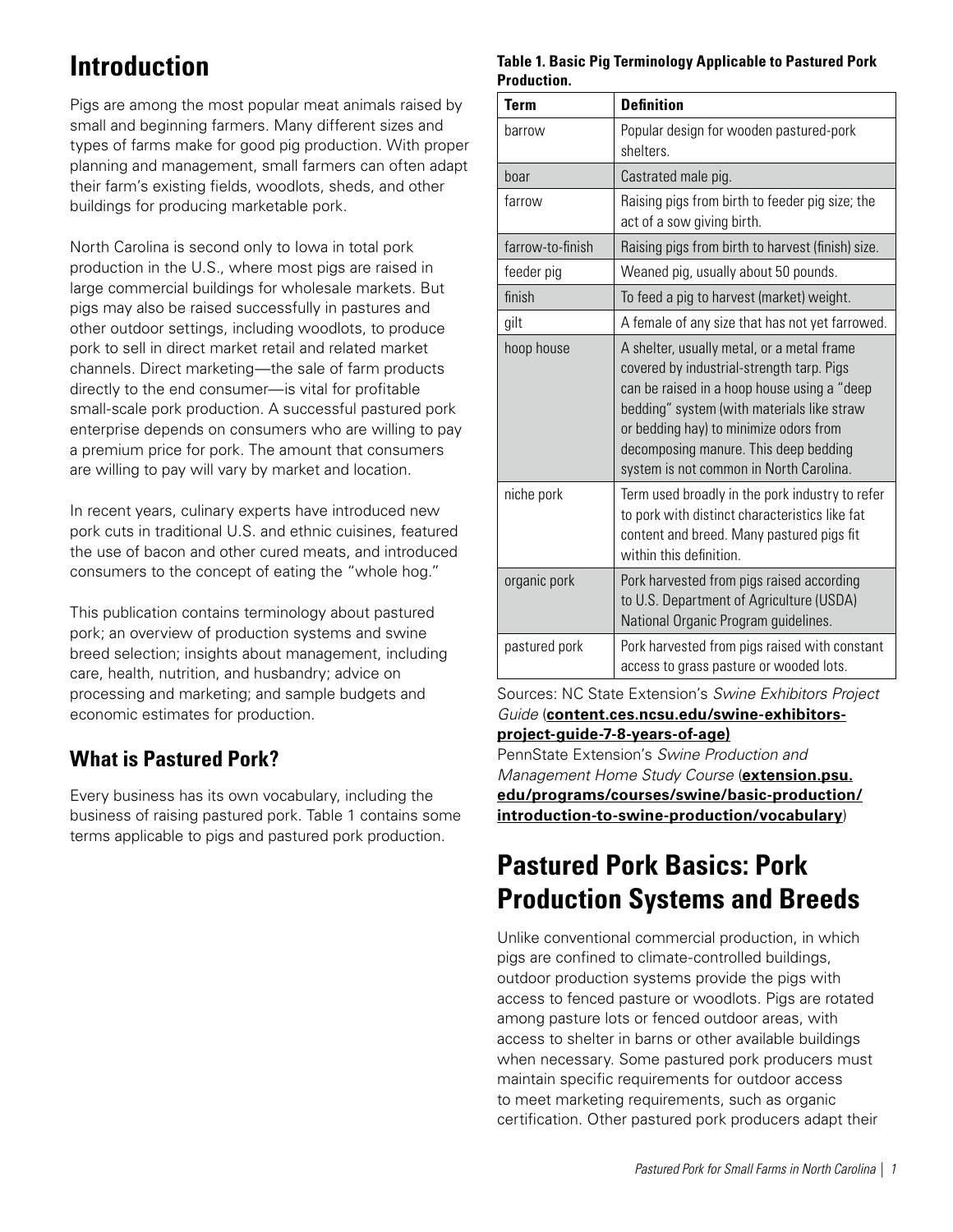<span id="page-3-0"></span>farm production system to satisfy their customers' stated preferences.

Many new pastured pork producers start by raising market pigs versus raising feeder pigs to harvest (market) weight. Producers generally use one of two systems: "feeder-to-finish," in which they purchase feeder pigs and finish them on pasture, and "farrow-to-finish," in which they raise pigs from birth to market weights. Each system has potential advantages and challenges for new farmers.

### **Site Selection**

The type and location of the land intended for pasturing pigs are also important considerations.

Selecting a site for pastured pig production can present some challenges, especially when finishing pigs on the same pasture site from feeder to finishing size. Because pigs are active rooters, they can cause far greater disturbance to the ground than other livestock. In addition, manure from pastured pigs could have potentially adverse impacts on soil quality and on water quality, due to surface water runoff and nutrient leaching. Leaching is more likely where there is sandy soil or a high water table. A soil survey map and other resources from the USDA Natural Resources Conservation Service (NRCS) office (https://www.nrcs.usda.gov/wps/portal/ nrcs/site/nc/home/) can help identify if leaching is an issue.

Avoid waterlogged conditions. Well-drained soils will help minimize erosion and mud. Large areas of highly erodible land (slopes of 5% or greater) should be avoided, if possible.

Pastured pigs can benefit from natural buffers from neighbors. In woodlot settings, it may be advantageous to design the pastured pig paddocks to include buffer strips of trees and other plants. It is also wise, from both site selection and disease management standpoints, to avoid establishing a pastured pork enterprise within 2 miles of other pig farms. Following are key considerations for site selection:

- Access to markets and feed resources.
- Size of the operation.
- Soil quality.
- Proximity to neighbors and their feelings toward pigs.
- Any environmentally sensitive areas nearby.
- Potential biosecurity risks from nearby hog operations.
- Proximity to water and other services (for example, electricity and roads).

# **Advantages and Disadvantages of Pastured Pork Production**

Advantages to pastured pork production systems are lower start-up costs, compared to constructing dedicated buildings for farrowing. Producers farrowing pigs on pasture can also maintain their desired herd health standards and biosecurity from the time of farrowing until the pigs leave for market; there is less worry about pathogens or disease coming onto the farm through feeder pigs.

There are disadvantages of farrowing on pasture. Outdoor temperature extremes may limit the times for farrowing. Extreme temperatures could lead to higher mortality of baby pigs farrowed outside. Sows in some styles of farrowing huts may be more likely to lie down on baby pigs. Animal health is also different on pasture; for example, there is an increased potential for internal and external parasite pressure on pigs outdoors.

Based on production budget estimates developed for the North Carolina Farm School, a feeder-to-finish system is likely to have a greater chance of profitability on a small acreage than a farrow-to-finish system. Producers who start out with a feeder-to-finish system can incorporate changes over time, as they gain experience or discover new markets. Some producers, for example, have discovered ready markets for pigs lighter than traditional market weights for pig roasts and other special occasions. That type of market locally could make the farrow-to-finish enterprise more financially feasible.

#### *Feeder-to-Finish and Farrow-to-Finish*

Many producers start a pastured pork enterprise by purchasing feeder pigs (about 50 pounds) and feeding them until they reach market weight (about 250 pounds). This feeder-to-finish system has many benefits for the beginning pastured pork producer. This method reduces the health and mortality risks associated with farrowing and raising piglets. Buying feeder pigs enables a producer to avoid the costs, responsibility, and risks of caring for baby pigs, and managing the reproductive health of the sows and boars.

On the other hand, some producers and their customers may want pigs raised a certain way from birth, so they use the farrow-to-finish system. Pastured pork producers who raise their own feeder pigs can ensure certain production standards.

### *Swine Breeds and Purchasing Pigs*

Table 2 provides a summary of major swine breeds grown in the U.S. and their characteristics. Not all pig

*2 | Pastured Pork for Small Farms in North Carolina*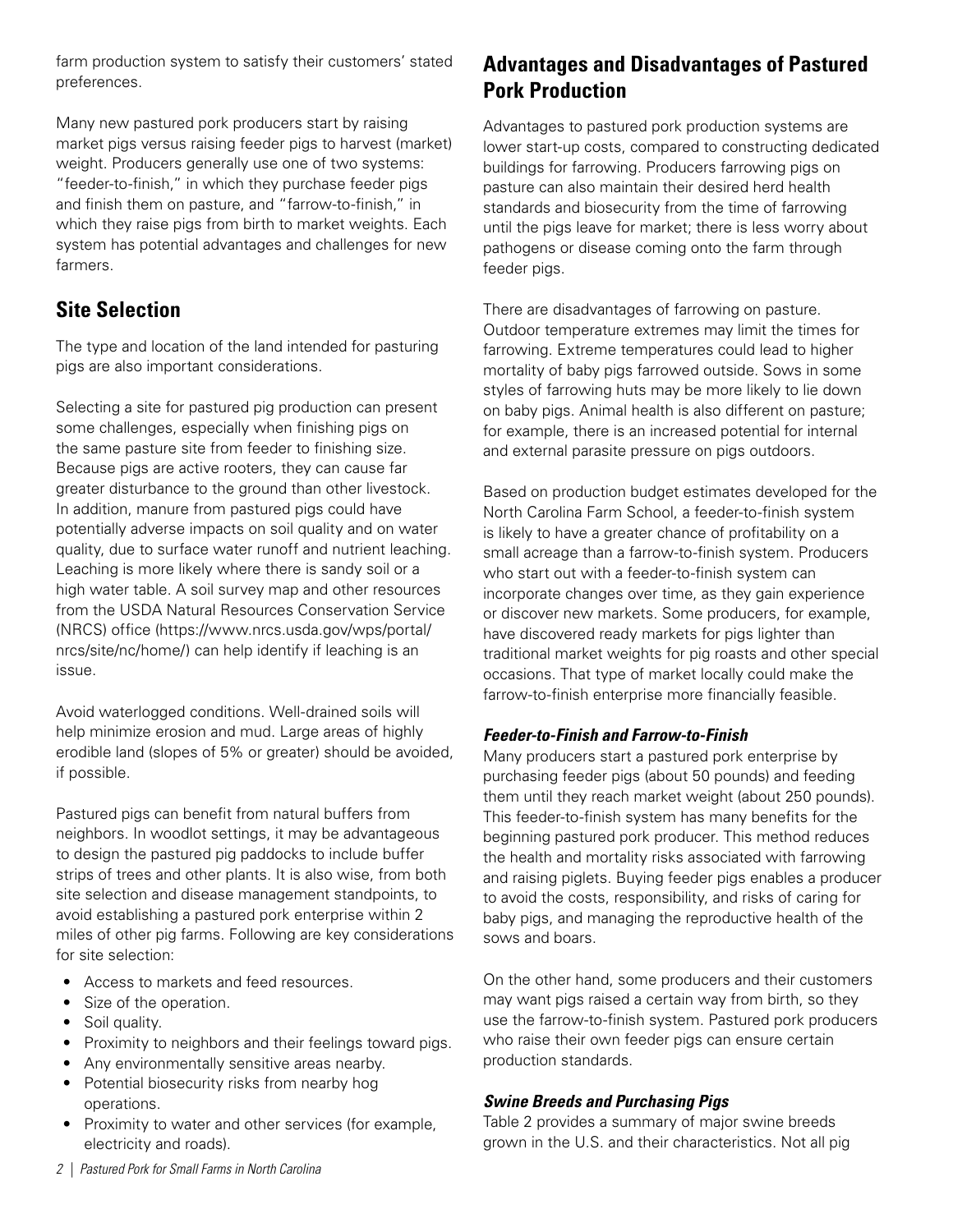<span id="page-4-0"></span>breeds grow in the same way. Some gain weight using less feed; others will produce a leaner carcass. Different breeds of pigs, and genetic variation within those breeds, can result in different carcass and meat characteristics.

Determining what the local market demands can guide the grower's decision on what kind of pigs to purchase. Some customers may want large cuts of very lean pork. Other customers may want pork with more marbling more intramuscular fat content. Still other customers may want pork from pigs fed a certain type of diet.

"Purebred" pigs are those that are pedigreed or certified to be a pure strain of an established breed of swine. Crossbred pigs are also frequently used in pastured pork systems. A crossbred pig has parentage of more than one pure breed; the production goal is to exploit favorable traits from each breed.

Crossbreeds used in commercial indoor operations may not be equally well suited for outdoors. When exploring parentage, choose crossbreeds that have been proven to thrive on pasture. They may have traits that make them more successful in open environments.

Many pastured pork producers are interested in heritage swine. Heritage swine are true genetic breeds that have a long history of being endangered or have recovered from endangered population status. Some heritage breeds

prove to be superior in pasture systems. Heritage breeds are more adaptable to outdoor production. Some people consider heritage breeds to have more flavorful cuts of meat, but it requires more time for them to reach market weight. Depending on time required to reach market, weight is of less concern. However, the availability of these breeds can be limited and thus potentially more expensive.

When deciding how much to pay for pigs, especially feeder pigs, beginning pastured pork producers should consider customer demand and how long it will take the animal to reach market weight.

# **Fencing, Shelter, Water, and Feeders**

Assessing the farm's current facilities and production system is key when deciding infrastructure needs. This section addresses the types of equipment used in a feeder-to-finish system.

#### *Fencing*

Rotation of pigs among fields (also called paddocks) is critical to maintain forage and soil health and to manage swine diseases. Electric fencing is the most common way to enclose and subdivide pastures for raising pigs.

A common fencing system for pigs raised on pasture or in woodlots is an established perimeter fence around

| <b>Breed Category</b>   | <b>Breed</b>                         | <b>Characteristics</b>                                                                                                                                                                              |
|-------------------------|--------------------------------------|-----------------------------------------------------------------------------------------------------------------------------------------------------------------------------------------------------|
| <b>Commercial White</b> | Yorkshire                            | Often selected for maternal characteristics and large litter sizes.                                                                                                                                 |
| <b>Breeds</b>           | Landrace                             | White breeds may sunburn in outdoor settings without shade.                                                                                                                                         |
|                         | <b>Chester White</b>                 |                                                                                                                                                                                                     |
|                         | Large White                          |                                                                                                                                                                                                     |
| <b>Commercial Dark</b>  | <b>Berkshire</b>                     | Often superior growth rates; lean carcasses; feed efficiency.                                                                                                                                       |
| <b>Breeds</b>           | Duroc (reddish)                      | Dark breeds can get hotter in high temperatures.                                                                                                                                                    |
|                         | Hampshire (black with white<br>belt) | Duroc or reddish crossbred pigs sometimes preferred for pasture systems.<br>Some genetic lines of these breeds may have more favorable maternal traits and other<br>advantages in a pasture system. |
|                         | Poland China                         |                                                                                                                                                                                                     |
|                         | Spots                                |                                                                                                                                                                                                     |
| Heritage Breeds         | Gloucestershire Old Spots            | Hardy breed; exceptionally flavored pork; good foragers.                                                                                                                                            |
|                         | Hereford                             | Lean meat hog; well adapted to pasture production.                                                                                                                                                  |
|                         | Kunekune                             | Hardy; easy going; excellent forager; tend to root less.                                                                                                                                            |
|                         | Large Black                          | Large, long-bodied black pig; hardy; even temperament.                                                                                                                                              |
|                         | Tamworth                             | Good forager and rooter; does exceptionally well outdoors.                                                                                                                                          |
|                         | Guinea                               | Compact, with adult weight of 150 to 200 pounds; known for excellent meat qualities.                                                                                                                |
|                         | <b>Red Wattles</b>                   | Fast maturing; easy going; highly efficient foragers.                                                                                                                                               |

#### **Table 2. Major Swine Breeds in the U.S.**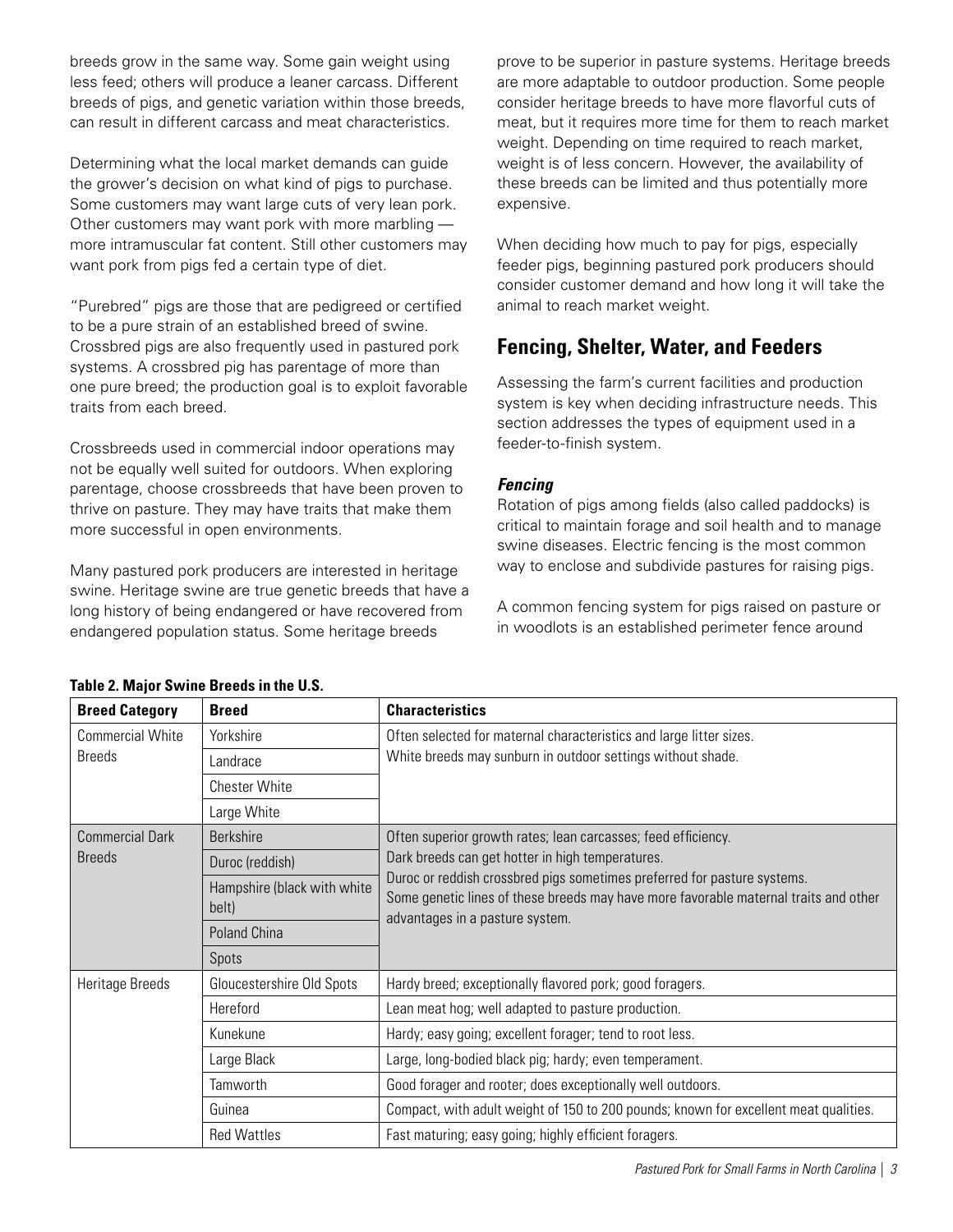<span id="page-5-0"></span>several smaller paddocks (subdivided fields) or lots. The perimeter fence may be an electric fence, a woven wire fence, or a combination of conventional and electric fencing.

A "pig proof" type of fence is imperative. Pigs are notorious rooters and able to escape from various types of enclosures. Pastured pork producers often install electrified wires inside woven wire or other fences to discourage rooting. Subdividing pasture with heavy-duty plastic poly fencing, similar to poultry netting, is common.

#### *Shelter*

Producers use a variety of shelters for pigs on pasture, such as modified existing barns or sheds. Shelters often may be made with materials available locally. Galvanized metal hoop-house style shelters are also popular. Shelters for pastured pigs must be weather-resistant and also able to withstand the abuse of heavy and curious pigs.

At a minimum, pigs will need some type of shelter for shade. However, shelters for shade must include good airflow. A pig will not want to find shade from the sun in an excessively warm, unventilated shelter. Because pigs have few sweat glands, they also need to have access to sprinklers or other ways to cool off during excessive heat. Some pastured pork producers will use shade cloth or other coverings to provide portable shade for pigs.

There are many different types of pork production facilities. Some producers in other parts of the U.S. use a hybrid production system with pasture farrowing with finishing pigs for market in buildings, giving the pigs outdoor access. Older, open-front buildings are options for finishing pigs. Use of such buildings depends on the owner's preference and the preferences of pastured pork customers.

Farrowing shelters are necessary to keep pigs safe during the days after farrowing. Bedding and a barrier that keeps the piglets in the farrowing hut for a week to 10 days after farrowing are necessary. According to the Center for Environmental Farming Systems (CEFS), the farrowing hut should be insulated and provide at least 50 square feet of space for the sow and her pigs.

#### *Water*

Water is a vital nutrient for maintaining good swine health. Pigs always need access to clean drinking water. Pastured pigs also may need extra for cooling off during excessive heat.

Underground water lines are helpful, in that they can supply more than one drinking point per paddock. Automatic waterers provide constant fresh water to pigs on pasture. If a water line already exists to the field or pasture, adding a faucet or cattle waterer or investing in frost-free waterers may be advisable. Frost-free waterers are systems that will not freeze when temperatures dip below 32°F.

Hand watering, using troughs or other containers, may be feasible for very small numbers of swine. Maintenance can be time-intensive—troughs must be regularly refilled and kept clean to ensure swine health.

#### *Feeders*

With a few exceptions, pigs will self-feed without overeating. Pig feeders made of galvanized metal or other weather-resistant materials allow access to feed at all times. Feeders that can keep a large amount of feed dry should be available to pigs finishing on pasture. Feeders are rated based on size and the number of finishing pigs fed with a single feeder opening.

Some pastured pork operations will provide feed daily. This is frequently in farrowing operations in which sows in pastures have access to high-nutrition forages, like legumes, that require supplemental feeds. Avoid wasting feed, spoiling feed, and damaging pastures by not feeding on bare ground.

Placing hard-perforated platforms (big enough to have the whole animal's body over it) under drinkers and feeders can help minimize muddy conditions that can also damage pasture.

This section was adapted from Outdoor Hog Production: Best Practices for Resource Conservation in the San Francisco Bay Area (**[cestanislaus.ucanr.edu/files/233215.pdf](http://cestanislaus.ucanr.edu/files/233215.pdf)**).

# **Pig Nutrition, Health, Care, and Husbandry**

Pigs can feed on many different byproducts, including forages, but supplemental feeding is also necessary. A successful producer will carefully monitor and balance a pig's diet to meet nutritional needs. Pastured systems offer both health benefits and challenges. Health concerns can arise during any given production season. Pasture management is also critical to successful pastured pig operations.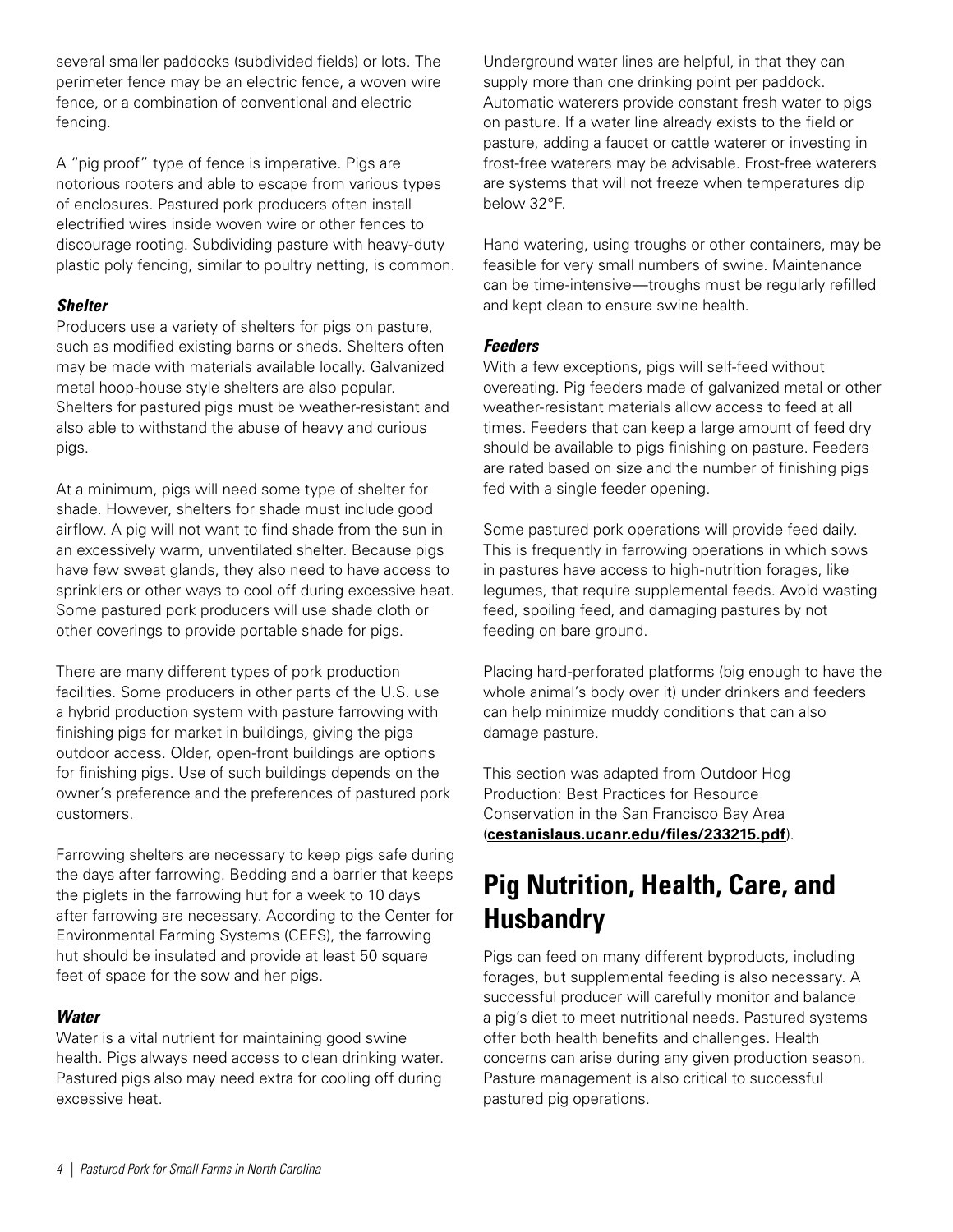# <span id="page-6-0"></span>**Pig Nutrition**

Pigs on pasture may gain nutrition from foraging, but they also need balanced feeds to gain weight efficiently and stay healthy. Properly balancing protein and energy content in pig feed will ensure that the pigs will gain weight efficiently, helping minimize feeding costs.

A pig's diet requires special consideration of protein, which is composed of amino acids. A proper balance of amino acids is one of the most important aspects of swine nutrition. Pigs usually consume less feed per pound of gain when the feed contains the proper balance of amino acids. Lysine, methionine, threonine, and tryptophan are important amino acids in a finishing feed. For example, the percentage of lysine required for pigs to grow (less feed usage per pound of gain) decreases as pig weights increase.

The amount of feed pastured pigs eat will vary depending on pig maturity, breed, and the quality of pasture. Ideally, pigs purchased as 50-pound feeder pigs and marketed at 250 pounds eat an average of 3 to 4 pounds of feed per pound of gain. This means each pig will consume 750 to 1,000 pounds of feed from feeder to market size. Supplemental quality pasture forage could reduce this estimate. For breeding animals, sows on quality pasture often need about 2 pounds of feed per day, while bred gilts require about 3 pounds of feed. Lactating females have higher feed requirements, usually 2 to 3 pounds of feed per 100 pounds of body weight, or 6 to 8 pounds of feed per day for a 300-pound nursing sow with access to high-quality pasture.

Raising pigs with access to pasture can create variability in swine diets. Grass and forage in pastures contain variable nutritive value. High-protein forages like alfalfa and clover, for example, can contribute to pig nutrition needs.

Combining high-protein forages with grasses will create better pastures for pigs. Legume crops are one key source of high protein for pig diets. These legumes include alfalfa, clover (red, sweet, and ladino), and lespedeza. Perennial grasses contribute to plant diversity, soil stability, and soil health, which translates to pasture longevity.

Older hogs (larger than 250 pounds) typically gain the most nutritional benefits from foraging on pasture and in wooded areas. High-quality pastures are historically important for keeping sows. Pigs of feeder and finishing sizes (50 to 250 pounds) may get some nutrition from the pasture, but free access to a full-ration feed is important for growth and development of pasturing hogs headed to harvest.

Pigs are able to digest many types of feed. However, combinations of different feeds affect how the hog gains nutrition. Furthermore, as in humans, diet can also change the amount of fat accumulated within the pig's body. Exercise caution and consult a qualified swine nutritionist when considering novel or unusual feedstuffs as a major part of a swine diet. Producers should consider a swine's breed and genetics, which play a major role in a pig's response to varied diets.

The selected feeds must not only be economical, but also represent a balanced ration for the nutrient requirements of the pigs. Balanced nutrition also includes maintaining proper vitamin and mineral levels. Mineral supplementation, in particular, is often required in pasture production.

Table 3 is a balanced ration table with representative suggestions; pastured pigs will vary. Percentage requirements are for two important minerals, calcium (Ca) and phosphorus (P), and several important vitamins (A, D, E, and K). There are additional requirements, and these may be determined by consulting swine nutrition and feeding materials under Additional Resources.

|                      | Table 3. Balanced Ration Table with Suggestions for the Percent of Crude Protein and Percent of Total Lysine Contained in Swine |  |  |  |  |
|----------------------|---------------------------------------------------------------------------------------------------------------------------------|--|--|--|--|
| <b>Feed Rations.</b> |                                                                                                                                 |  |  |  |  |
|                      |                                                                                                                                 |  |  |  |  |

| Pig Size (Ib)   | % of Crude Protein | % of Total Lysine | Ca (%) | Total $P(\% )$ | Vit. A (iu) | Vit. D (iu) | Vit. E (iu) | Vit. $K$ (mg) |
|-----------------|--------------------|-------------------|--------|----------------|-------------|-------------|-------------|---------------|
| $50 - 80$       | $17 - 18$          | $0.9 - 1.05$      | 0.6    | 0.23           | 1300        | 150         |             | 0.5           |
| $81 - 120$      | $15 - 17$          | $0.75 - 0.90$     | 0.6    | 0.23           | 1300        | 150         |             | 0.5           |
| $121 - 200$     | $13 - 15$          | $0.65 - 0.80$     | 0.5    | 0.15           | 1300        | 150         |             | 0.5           |
| $201 -$ harvest | $12 - 13$          | $0.55 - 0.75$     | 0.5    | 0.15           | 1300        | 150         |             | 0.5           |

Sources: *Swine Care, Selection and Showmanship* (University of Missouri Extension)

#### **[extension.missouri.edu/publications/g2306](https://extension.missouri.edu/publications/g2306)**

*Animal Feeding and Nutrition* (Jurgens et. al; Kendall Hunt Publishing)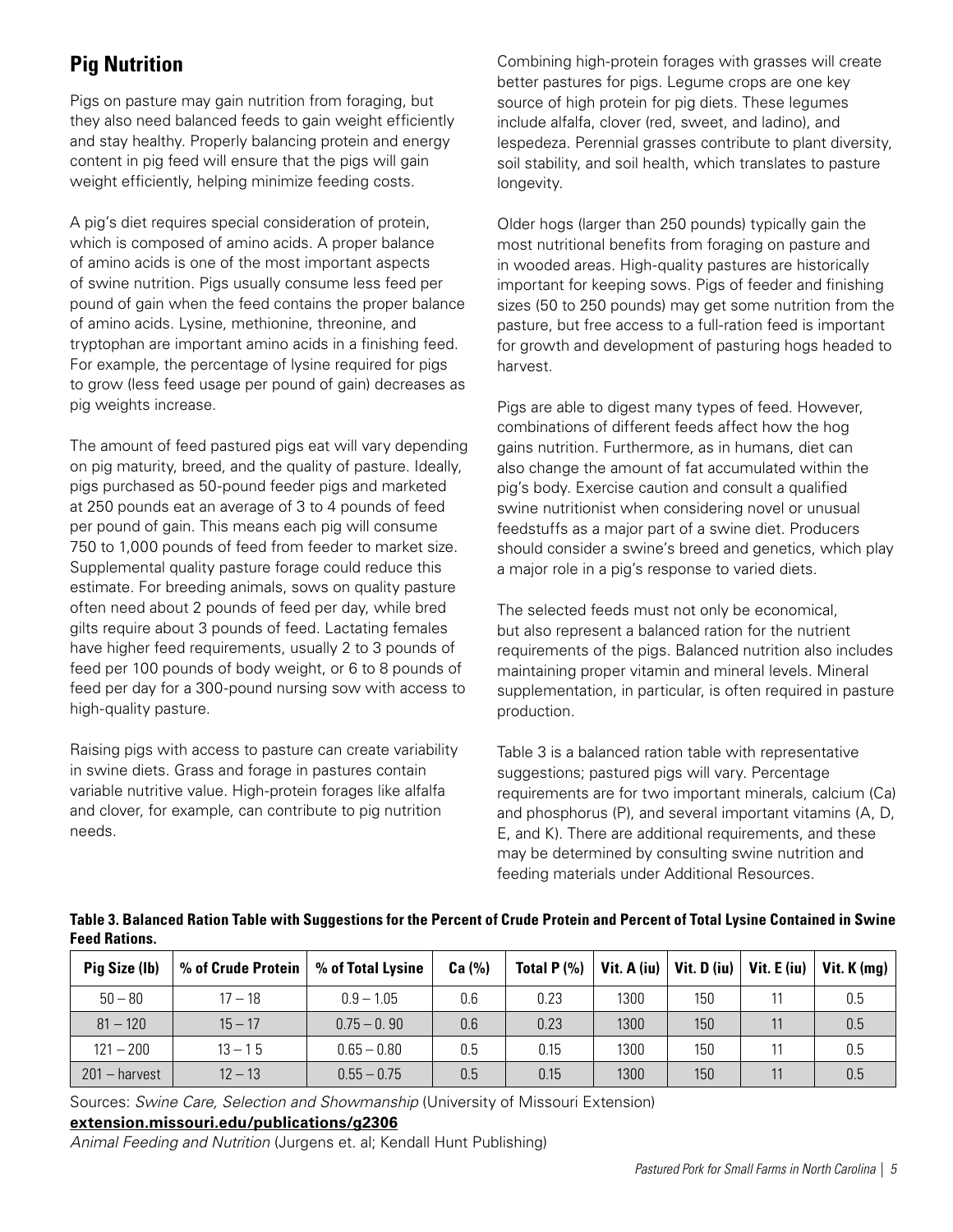# <span id="page-7-0"></span>**Health**

Extension educators and veterinary resources, as well as experienced pastured pork producers, are valuable resources for anticipating and addressing problems.

Establishing a farm relationship with a veterinarian is very important. Having an existing relationship with a veterinarian takes the guesswork out of whom to call in a health emergency. A local veterinarian may also help clients identify animal health risks unique to a particular geography or production setting.

#### *Internal and External Parasites*

The most frequent health challenge in pastured pig herds is internal parasites (worms). Parasites are vectors, or carriers, of specific swine diseases. Internal parasites can reduce weight gain, cause diarrhea and other gastrointestinal symptoms, result in poor animal appearance, and even affect carcass quality. Parasites that negatively affect pig health, such as roundworms and whipworms, can persist in pastures and woodlots.

Swine dewormers, often administered in feed or water, are widely available. Pastured pork producers often alternate different types of dewormers to control a broad spectrum of internal parasites.

Some production systems, like certified organic, may have limited options for dewormers and other swine medications. Producers should understand potential parasite pressure and the kinds of controls available for parasite treatment.

Because wild and domesticated animals are a source of internal parasites, proper fencing and other containment measures are especially important for managing the health of pastured pigs.

Rotating pastures is one of the best means of long-term management for internal parasites. NC State Extension recommendations for pastured pork production usually advocate a rotational plan to control parasites.

Pigs are also susceptible to external parasites. Lice and mites that cause scabies are some external parasites that can infect pigs raised outdoors. One of the best preventions for external parasites is to limit contact with any other infected pigs on the farm. Practicing basic biosecurity is a good parasite prevention tool, as it involves isolating new animals that come onto the farm before allowing them contact with other animals. Other biosecurity practices for pastured pork producers are

outlined in the APHIS publication *8 Essential Actions to Protect Pigs with Outdoor Access from Disease* (**[www.aphis.usda.gov/publications/animal\\_health/](https://www.aphis.usda.gov/publications/animal_health/biosecurity-for-pigs-outdoor-access-infosheet.pdf) [biosecurity-for-pigs-outdoor-access-infosheet.pdf](https://www.aphis.usda.gov/publications/animal_health/biosecurity-for-pigs-outdoor-access-infosheet.pdf)**).

#### *Other Diseases*

Diarrhea is one sign of pig disease. Some diseases are more prevalent in very young pigs. Diseases indicated by diarrhea in growing and finishing pigs include swine dysentery, proliferative ileitis, and salmonellosis. Another disease that may be of concern for pastured pork producers is erysipelas. Erysipelas is spread by infected spores harbored in the soil. Vaccinations can help manage erysipelas.

#### *Temperature Management*

Temperature extremes, especially heat, will affect the health of pastured pigs. For typical finishing pigs that are 150 pounds or heavier, heat stress starts when air temperatures reach 80ºF. Providing access to water through sprinklers can help pigs keep cool. Shaded areas can also help pigs cope with heat; this is one reason why woodlots have been popular for pastured pork production in the South. Table 4 indicates the minimal amount of shade required for different sizes of pigs.

#### **Table 4. Minimal Shade Required for Pastured Pigs**

| <b>Animal Size</b> | <b>Minimum Shade</b>  |
|--------------------|-----------------------|
| Less than 100 lb   | 4 sq. $ft./pig$       |
| 100 lb or more     | $6$ sq. ft./pig       |
| Sow                | $15 - 20$ sq. ft./sow |
| Sow and litter     | $20 - 30$ sq. ft./sow |

Source: *Environmental Needs of the Pig*, Iowa Pork Industry Center (**[www.ipic.iastate.edu/](https://www.ipic.iastate.edu/publications/210.EnvironmentalPigNeeds.pdf) [publications/210.EnvironmentalPigNeeds.pdf](https://www.ipic.iastate.edu/publications/210.EnvironmentalPigNeeds.pdf))**

### **Pasture Management**

Rotating pigs among pastures is a good animal health practice. Pasture rotations also help control rooting damage, a significant farm management challenge for pastured pork production. Managing the pastures maintaining good soil health and managing the forages growing there—is a crucial task.

#### *Pasture Establishment*

Just because a farm has an existing pasture does not mean the pasture is ready for hogs. Pigs generally need pastures rich in legumes to gain nutritional benefits. Existing pastures may not have adequate legume populations to provide the required nutrition for pigs. Furthermore, poorly managed pastures may be weedy or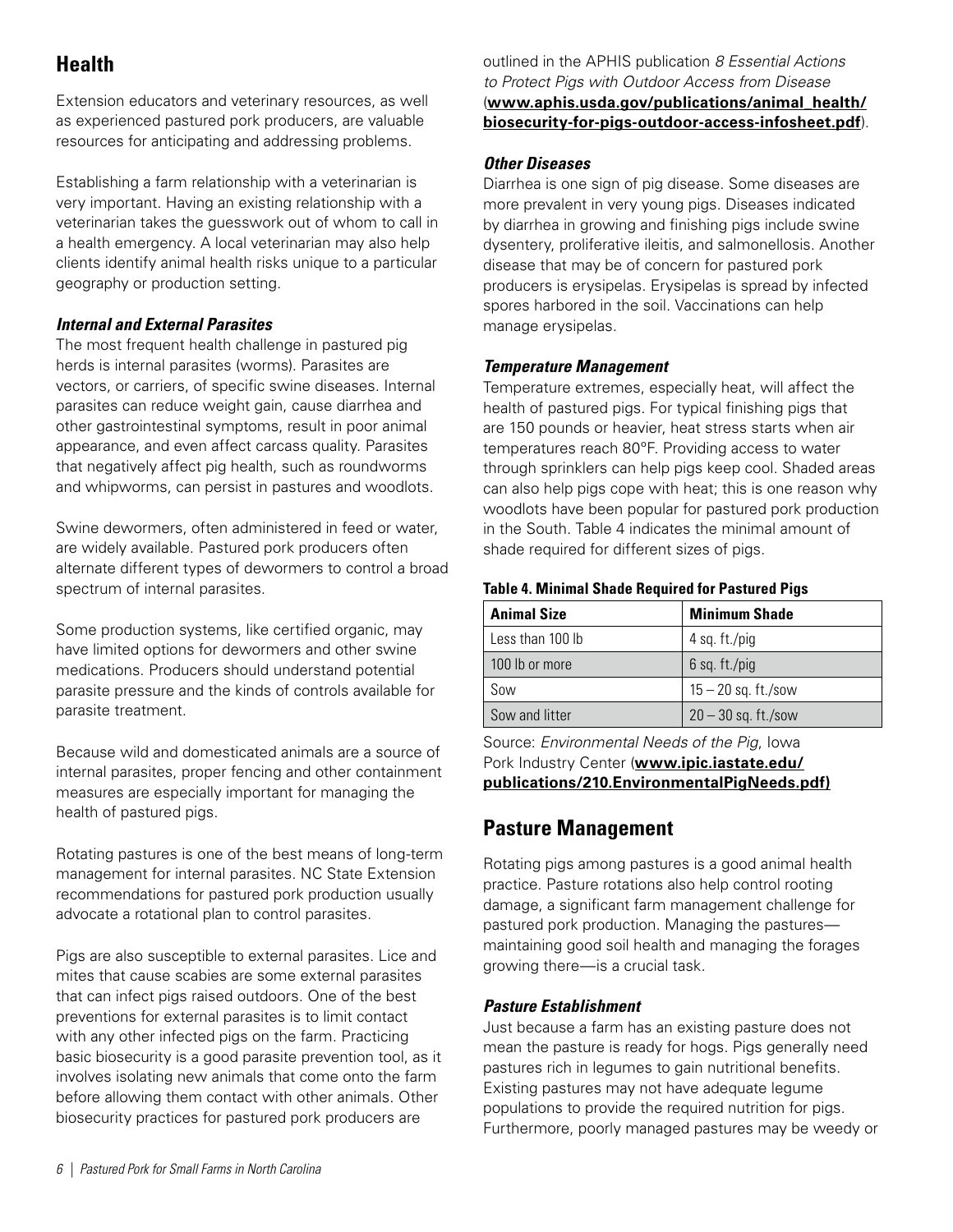<span id="page-8-0"></span>lack the soil health or fertility needed to sustain forages beneficial to swine.

Many sources recommend periodically tilling and reseeding pastures. These activities can represent appropriate best practices for small farms with lower acreage. Even if the tillage and seeding have to be hired out, the expense of seeding an optimum forage mix may pay for itself in soil health improvements and pig nutrition benefits.

Some plants present in pastures and woodlots may be toxic to swine. New producers should survey the potential pastures for common North Carolina plants that are poisonous to swine.

Many grass-based livestock producers have a goal of reducing tillage and using no-till and other permaculture methods. These practices can be effective pasture management strategies, especially on farms with established and healthy pastures.

#### *Annual Pastures*

Pastured pork producers often add annual forages into the pasture mix. An annual forage is one that does not live beyond a single season. Pastured pork producers have used annual brassicas, particularly rape, as a highprotein annual pasture crop. Annual sudangrass, which thrives during hot weather, can provide forage for pigs when many other forages are dormant.

Beginning farmers may work with an Extension agent or other experienced professional to determine the right seeding rate and species mix for each farm and understand the basic techniques for establishing new pasture.

#### *Stocking Rate*

Maintaining the appropriate number of pigs for the land area will help keep pastures healthy and may even reduce the need for frequent reseeding and other pasture renovations.

When considering stocking rate, producers should assess the ability of the site to sustain ground cover, estimate nutrient load from urine and feces, and predict the size and development of the pigs that will be pastured.

The stocking rate will depend on the weight and size of pigs you are putting on pasture. Suggested stocking rates are eight to twelve head for gestating sows. An acre of healthy pasture could support six to eight sows with their litters of piglets.

A great resource to consider in stocking rate is *Conservation Practices in Outdoor Hog Production Systems: Findings and Recommendations from the Center for Environmental Farming Systems* (**[cefs.ncsu.](https://cefs.ncsu.edu/wp-content/uploads/stelprdb1075576.pdf?x47549) [edu/wp-content/uploads/stelprdb1075576.](https://cefs.ncsu.edu/wp-content/uploads/stelprdb1075576.pdf?x47549) [pdf?x47549](https://cefs.ncsu.edu/wp-content/uploads/stelprdb1075576.pdf?x47549))**. This publication explains nutrient load and ground cover with mature pigs that is applicable to farrow-to-feeder or feeder-to-finish operations.

To minimize potential crowding, new growers may wish to start with a lower stocking rate per acre. As the producer acquires more pasture management skills and knowledge, stocking rates may be increased and thus facilitate more profits.

For more details on pasture management, consult NC State Extension personnel or talk to experienced pastured pork producers.

# **Marketing and Processing Pastured Pork**

Even with a sound production plan and outstanding animal husbandry practices, a pastured pork enterprise cannot be sustainable without a good market. This section describes important considerations for marketing and processing pastured pork.

### **Marketing**

#### *Costs of Production*

Economists define *demand* as the amount that consumers are willing to pay for particular goods or services. Producers must gauge local demand for pastured pork. If customers will not pay more than the cost of raising and marketing the hogs, the enterprise will not succeed.

The only sure way to determine the production cost is to work through the budget estimate according to the production assumptions unique to each farm (Tables 6 and 7). A detailed outline of an enterprise budget is in the North Carolina Farm School budgets (**[ncfarmschool.ces.ncsu.edu/small-scale-budgets](https://ncfarmschool.ces.ncsu.edu/small-scale-budgets/)**).

Small producers of pastured pork will incur a significantly higher cost of production than the large indoor pig farms that raise the pork sold by most food retailers. As a result, most pastured pork producers will need to either charge a higher retail price or capture a larger part of the "food dollar" (by selling directly to the customer, not resellers) or a combination of both. Direct market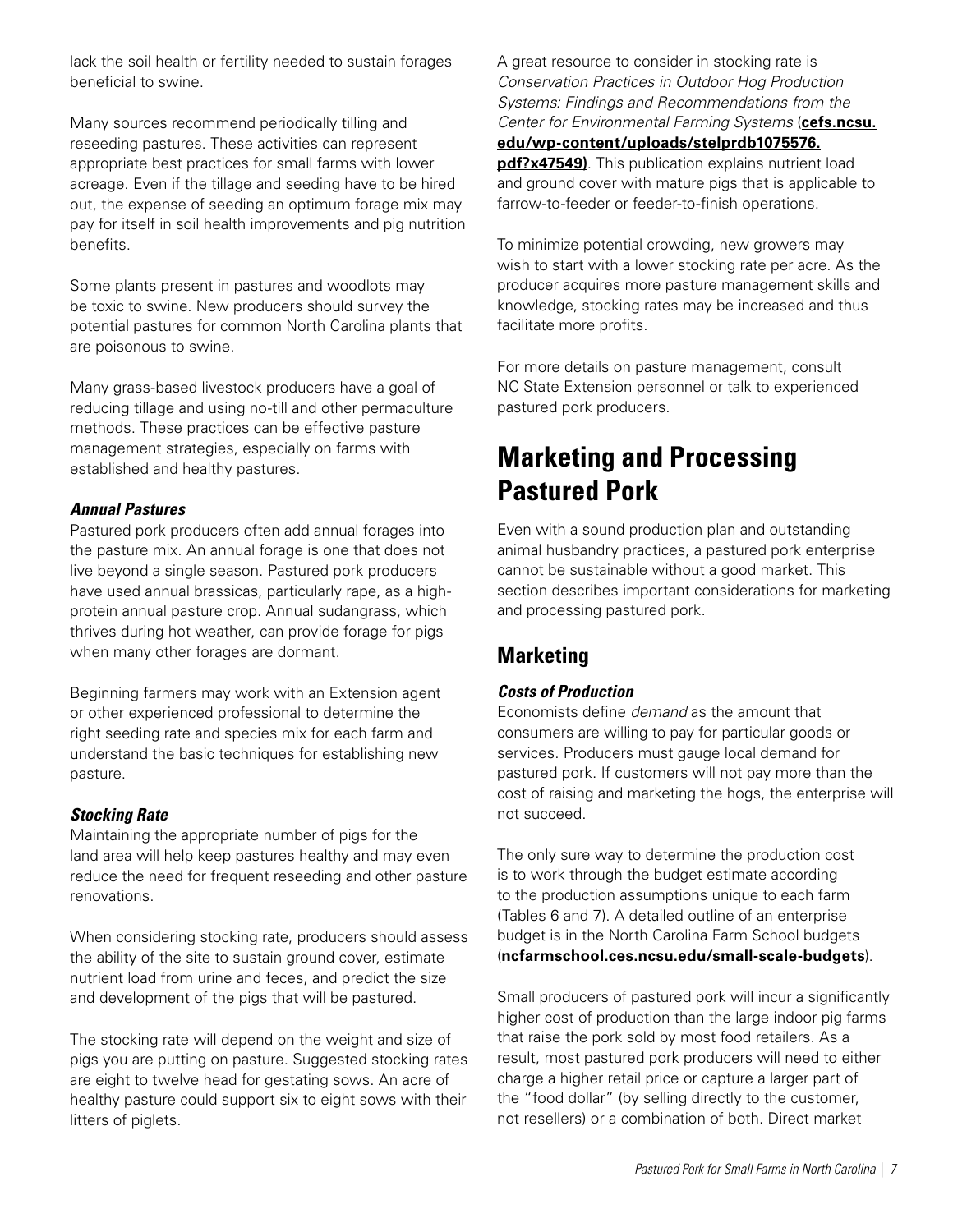<span id="page-9-0"></span>channels are the various ways through which consumers receive products directly from farmers.

To help estimate revenues, you can break out the quantity and prices for different cuts from a market hog. Table 5 is a worksheet developed by Derek Washburn of NC State Extension to help pork producers calculate potential sales values of a typical market hog. An electronic version of small-scale budgets can be found at the North Carolina Farm School website (**[ncfarmschool.ces.ncsu.edu/small-scale-budgets](https://ncfarmschool.ces.ncsu.edu/small-scale-budgets/))**.

#### *Direct Market Channels*

- Producers must understand the types of direct market channels and how they work. Market channels frequently used to sell pastured pork in North Carolina direct to consumers include:
- Farmers markets
- Community supported agriculture (CSA)
- Direct delivery from the farm or processor
- On-farm market or farm stand

Customers that typically rely on wholesale food brokers may also directly purchase local pork from farmers at a wholesale discount. These market channels include:

- Foodservice (chefs and restaurants)
- Grocery stores
- Specialty food retailers (including caterers and farmers market vendors)

#### *Local Customers*

Producers must identify local customers and their willingness to pay. Ask any successful farm entrepreneur, "Do you remember who your first customers were?" and the answer is often: "Family and friends." Acquaintances

|  | Table 5. Local Pork Sales Estimator, Return Per Hog Bone-In. |  |
|--|--------------------------------------------------------------|--|
|  |                                                              |  |

are often some of the first customers for direct farm marketers.

- Doing simple market research asking potential customers questions about the products they are interested in — can significantly influence the success of your operation. Sample questions include:
- Are you interested in buying cuts of pork or buying in bulk (like half a hog)?
- Is it important to you that pigs have access to the outdoors?
- Why are you willing to pay a premium for pastured pork?
- Are you interested in cured pork products (for example, bacon or ham)?
- Where would you like to be able to purchase pastured pork products?

# **Marketing Costs**

Producers often underestimate the costs of marketing farm products. Marketing costs may include farmers market registration or membership fees, the market stall fee, and the costs of transporting meat to the market.

Marketing costs can also include business cards; logos and graphic design fees; and websites and other online advertising. Website hosting and design fees can range from a few dollars to a few thousand dollars, depending on the business needs. Many small farms choose to do their own website design and online marketing or use a modestly priced service. There are even web services focused on small farms. Before investing in marketing, consider visiting with other producers to find out what services have been worthwhile.

| Cut                                | % of Total Weight | Lb per Cut | Price (\$) | Total (\$) |
|------------------------------------|-------------------|------------|------------|------------|
| Hams (fresh)                       | 20.0              | 28.0       | 8.50       | 2.38       |
| Fresh picnic (shoulder)            | 9.3               | 13.0       | 8.50       | 110.50     |
| Loin (tenderloin, chops, rib chops | 16.4              | 23.0       | 11.50      | 264.50     |
| Boston butt                        | 6.4               | 9.0        | 8.50       | 76.50      |
| Bacon (fresh side)                 | 16.4              | 23         | 9.50       | 218.50     |
| Spare ribs                         | 4.3               | 6.0        | 9.00       | 54.00      |
| Trim                               | 6.4               | 9.0        | 7.00       | 63.00      |
| Back fat (lard)                    | 16.4              | 23         |            |            |
| Jowl                               | 2.1               | 3.0        | 7.00       | 21.00      |
| Feet                               | 2.1               | 3.0        |            |            |

NOTE: The assumptions listed above of retail cuts yield varies due to (but not limited to) breed, fat-to-muscle ratio, cutting order, age, and length of time.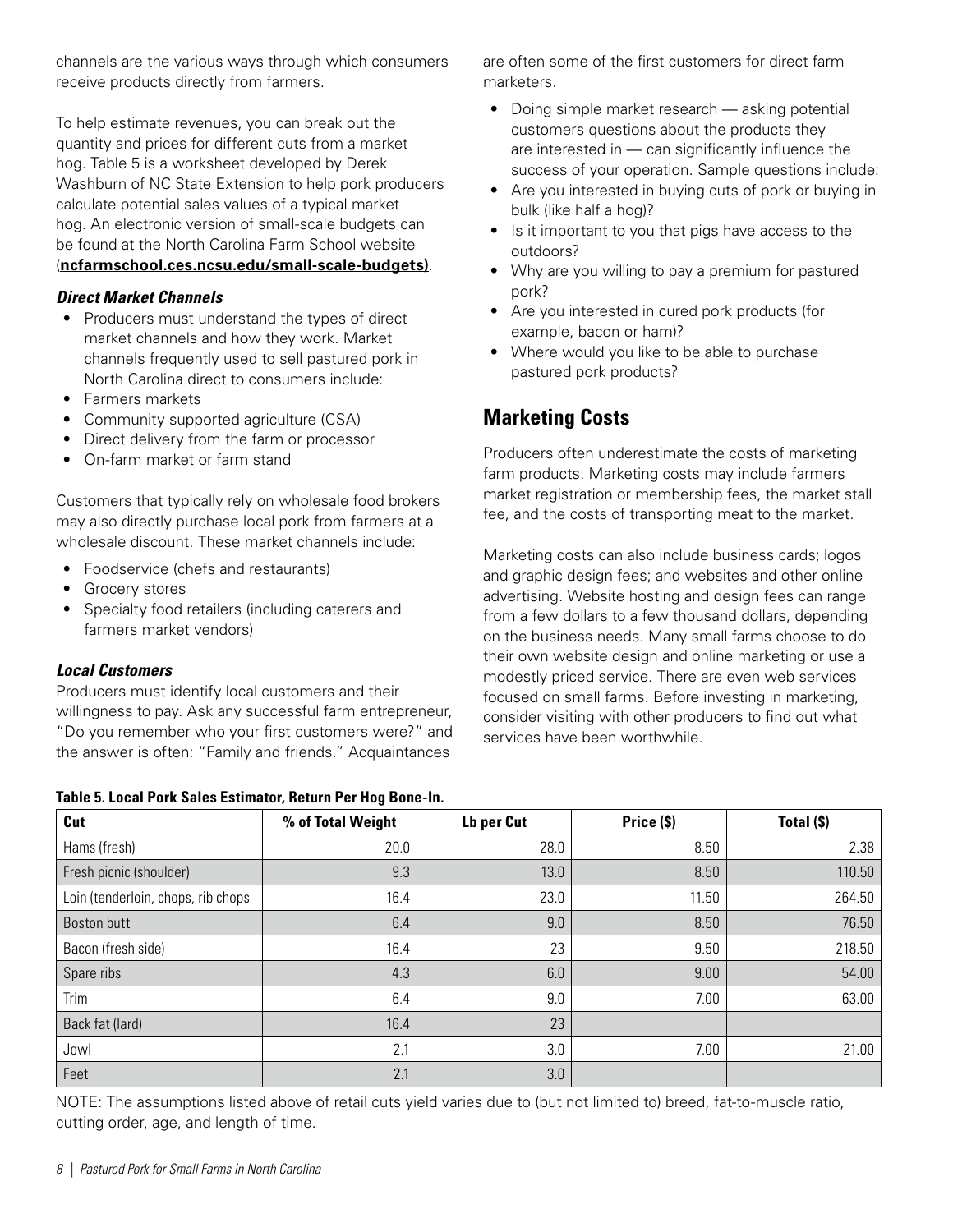# <span id="page-10-0"></span>**Processing**

Harvesting and processing the pig into marketable cuts of meat are among the largest production costs for pastured pork producers. Curing meat may also be an additional processing expense. Two major factors for a producer's decisions on processing are regulations and availability of processors.

#### *Processing Regulations*

Pork processed for sale in North Carolina is legally certified in facilities that are inspected by the North Carolina Department of Agriculture & Consumer Services (NCDA&CS) or the USDA. Meat processed in stateinspected facilities can be sold only in North Carolina, while meat processed by a federally inspected facility may be sold across state lines.

Besides being processed at an inspected facility, meat sold in North Carolina must be packaged and labeled in accordance with state regulations. Packaging and labeling guidelines can be found at the NCDA&CS Meat and Poultry Inspection Division website (**[www.ncagr.gov/MeatPoultry/labels.htm](https://www.ncagr.gov/MeatPoultry/labels.htm)**).

Any farmer who receives, stores, transports, or sells state or federally inspected meat must be registered with the NCDA&CS as a meat and poultry handler. Instructions for how to register as a meat and poultry handler in North Carolina are found at the NCDA&CS Meat and Poultry Inspection Division website (**[www.ncagr.gov/MeatPoultry/meathandlers.htm\)](https://www.ncagr.gov/MeatPoultry/meathandlers.htm).**

#### *Availability of Processors*

Finding a processor to kill pigs raised on a small farm and cut and package the pork can be a challenge. There may be few processors nearby, depending on the farm's location. Another limitation may be a processor's willingness to harvest a small number of animals. To ensure efficient use of their facilities and labor, many processors require a minimum number of pigs to be processed in a single day.

The NCDA&CS Meat and Poultry Inspection Division maintains a directory of state-inspected and federally inspected plants that process pigs in North Carolina

(**[www.ncagr.gov/meatpoultry/index.htm\)](https://www.ncagr.gov/meatpoultry/index.htm)**. Locating a processor is only the first step in producing a viable, consumer-ready product. Conduct a survey of local meat processing options that investigates the costs of processing and the processor's experience. Some questions to ask prospective processors include:

- Do you serve clients that want to process pigs?
- How far in advance must I schedule processing?
- Do you require a minimum number of pigs to be processed at a time?
- What are your costs for processing?
- Do you offer value-added options (for example, curing) and what are those costs?
- May I visit your facility to see how animals are housed, handled, and killed? (This information may be important to you and your customers.)
- Can you provide names of other farmers who have had pigs processed at your plant?
- Are you willing to sit down with me and go over my cut sheet (specifications for how the pig is processed and packaged)?

### **Identification Required to Transport Swine**

North Carolina state law requires that all live swine transported on public roadways have an official form of identification approved by the State Veterinarian. Failure to properly identify transported swine can result in substantial fines. For small producers, the North Carolina Department of Agriculture & Consumer Services (NCDA&CS) issues Brite ear tags to identify swine for transport. The NCDA&CS also issues official tattoos and ear notch numbers for swine transport. Other types of identification meeting the resquirement are 840 series tags, PIN tags, and microchips. A swine producer must have a Premises Identification Number to be issued the required identification. More information is available at the NCFarmID website (**[www.ncagr.gov/vet/ncfarmid/faq.htm](https://www.ncagr.gov/vet/ncfarmid/faq.htm))**.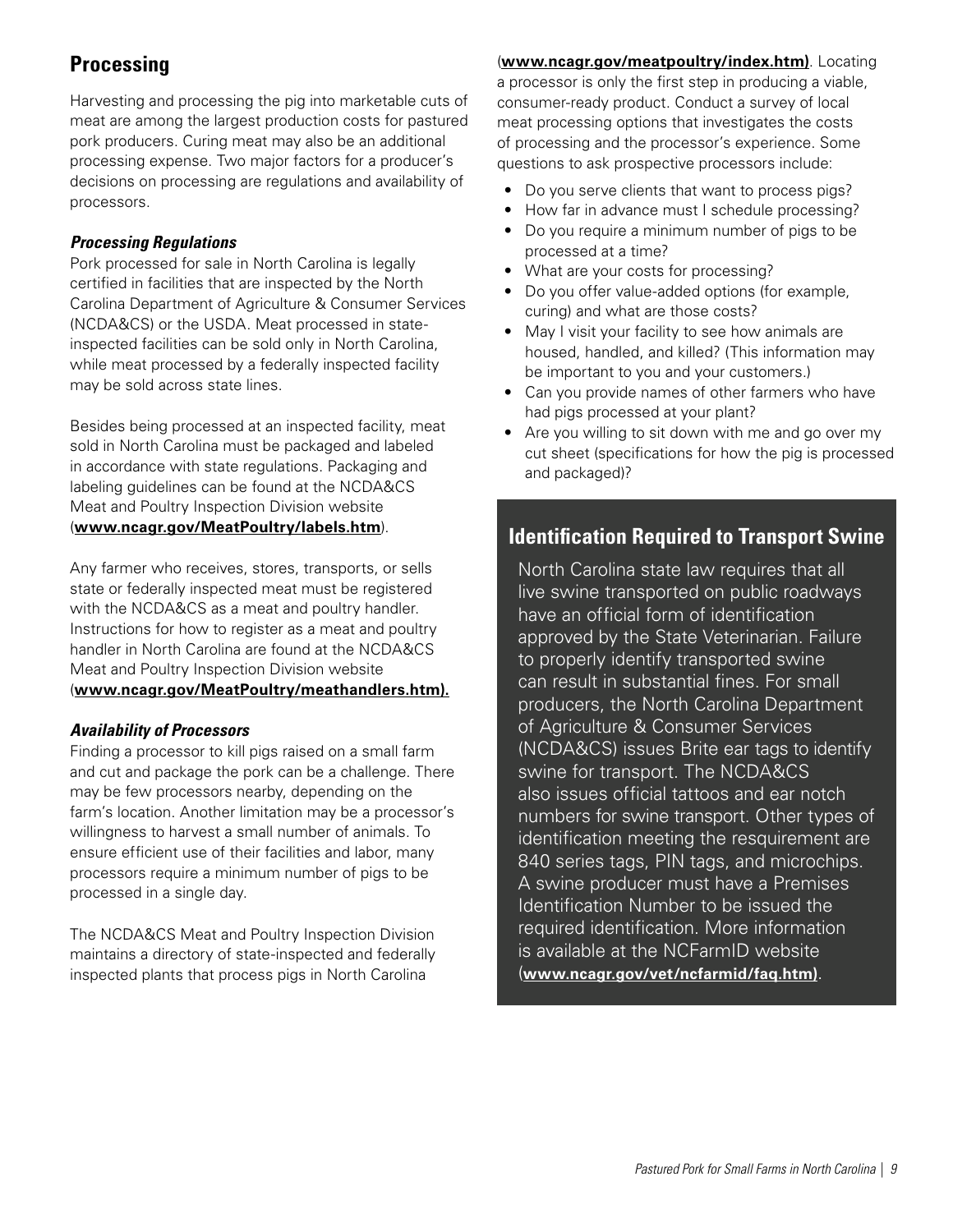# <span id="page-11-0"></span>**Production Budgets and Profitability for Pastured Pork Farming**

How much will it cost to raise pigs on pasture? The answer will vary from farm to farm, depending on its existing utilities and fencing. This section summarizes the North Carolina Farm School pastured pork budget estimates for a feeder-to-finish operation. These budgets are available as downloadable spreadsheets at the North Carolina Farm School website (**[ncfarmschool.ces.ncsu.edu](https://ncfarmschool.ces.ncsu.edu/)**). The budgets include a set of realistic but general assumptions. Studying these budgets, and adapting them to the production assumptions for a specific farm, can help new farmers decide whether pastured pork production will likely be profitable. This discussion covers both fixed costs (capital investments) and capital variable (production) costs for an enterprise. The following budget explanation applies to Tables 6 and 7.

# **Capital Investment (Fixed Costs)**

Capital investments, or fixed costs, are expenses needed for the enterprise that will not change with the quantity of production. For example, a fence for 1 acre will cost the same whether there are two pigs or twelve pigs. Since fixed costs are mostly start-up costs for capital equipment and infrastructure, they are capital expenses.

The North Carolina Farm School budgets assume that the new pastured pork producer is starting from scratch. Production assumed is for five pigs.

Though capital investments are one-time, upfront costs, you can allocate an annual cost to them spread over years of use — this is known as depreciation. The numbers under the budget's capital expense tab in the "NCFS Outdoor Hogs Feeder-to-Finish" worksheet include a total only for the depreciated expense. The following sections include the upfront cost, a final summary of those costs, and then a total annualized cost back to the farm incurred from the upfront expenses.

#### *Water*

The largest capital expense for pastured livestock is usually the cost of installing or sourcing water. The budget does not account for installation of water-delivery infrastructure; it is assumed you have access to water and a way to fill up troughs. Troughs are relatively inexpensive. The budget includes one water trough at a cost of \$100.

#### *Fencing*

Fencing is another significant cost. The North Carolina Farm School budgets assume a cost of \$1.00 to \$1.55 per linear foot for fencing and T-post alone. Additional associated costs include corners, gates, and fence chargers. Fencing for 1 acre is about \$950, not including labor cost for installation.

#### *Feeders*

A good-quality hog feeder needs to be large enough to supply all the pigs feeding. It also needs to be weatherproof so that moisture will not spoil feed. Spoiled feed can result in less weight gain and cause serious health problems. The budget assumes one \$250 feeder.

#### *Shelter*

Durable shelters can be purchased or made from materials available on the farm. A small mobile unit may be an option for the farmer finishing out a small number of feeder pigs. Durability and ventilation are very important when selecting a shelter. Follow guidelines for adequate square footage for different sizes of pigs.

The budget assumes \$250 dollars for an animal shelter large enough to provide shade and housing for five feeder pigs and equipped with an initial supply of bedding and straw.

#### *Freezer*

Freezers can be expensive, and the budget includes the cost for one basic 15 cu.ft. chest freezer at \$500. Five market weight hogs will produce 700 pounds of meat that must be sold immediately or stored. The assumption is that not all of the meat will be stored. The freezer holds 40 pounds of cut meat per cubic foot, so the example freezer has a 600-pound capacity.

#### *Summary of Fixed Costs*

Note: Though a quarter-ton truck is included in the budget as a farm vehicle for fixed cost, we assume someone getting started will already have a vehicle to use for the operation and not need to make this purchase upfront. In the budget, it is included as a portion of cost-use meaning that though you already own it, you use it for the farm a portion of the time and so that needs to be considered.

The total estimated capital cost to establish a basic pasture and facilities to raise five pigs equals \$2,010. These overhead costs are incurred even if you do not make any sales.

If the operation remains running and these upfront, fixed-cost capital items distribute over their useful life,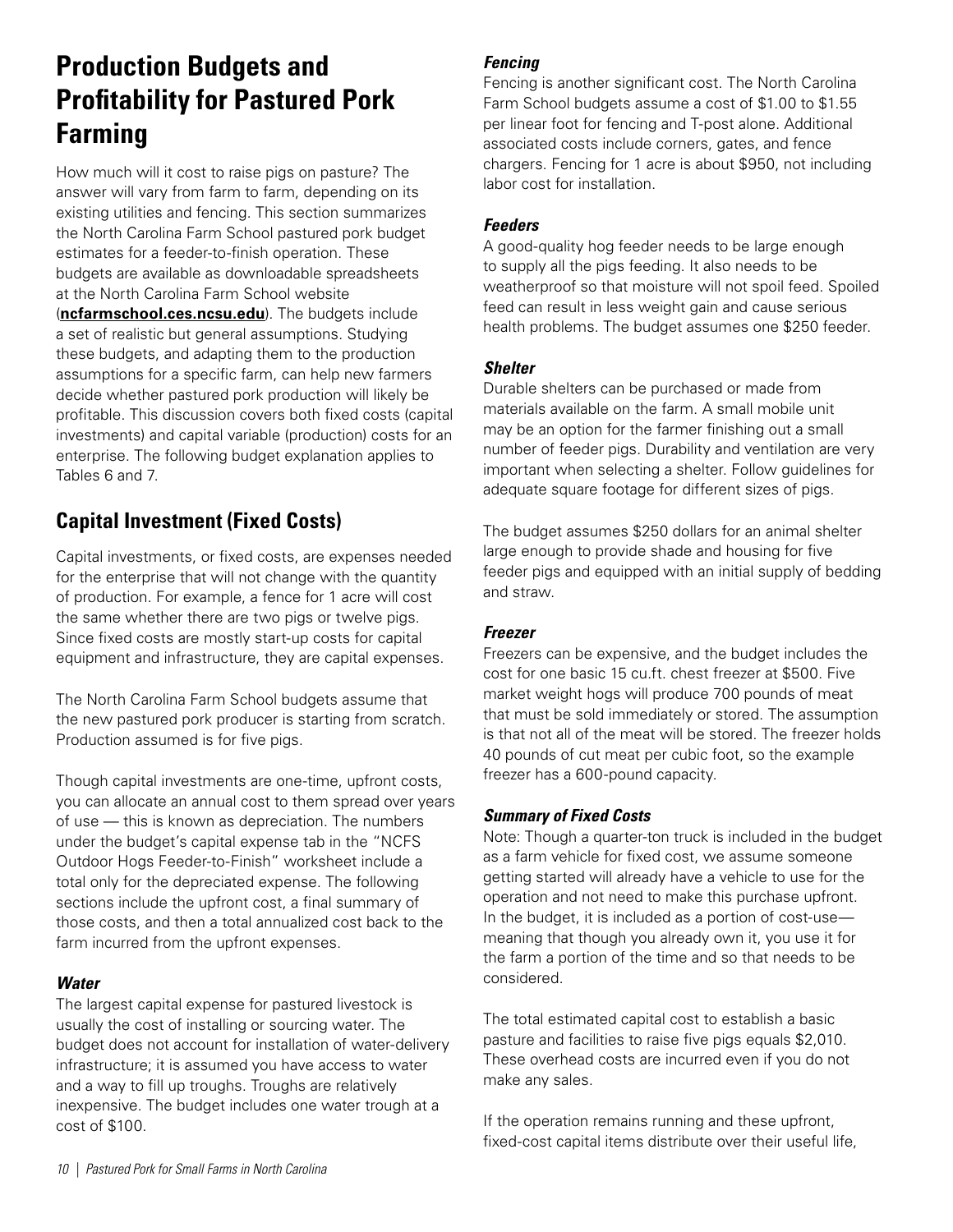<span id="page-12-0"></span>including the truck, it translates roughly to an annualized \$650. This is not direct cash cost in the operation of the farm but rather the cost to pay the owner back for the listed upfront purchases.

There may be cost savings not represented in our example, of course. Having existing buildings and fencing (though they may need to be modified or upgraded) can reduce the capital cost.

# **Capital Variable Costs**

Variable costs are costs that change with the quantity of production. For example, twelve pigs will eat much more feed than two pigs.

#### *Pigs*

The cost of the pigs is the largest variable cost. The cost assigned for the purchase of a feeder pig is \$75. Feeder pigs may range from \$1 to \$2 per pound, and sometimes more, depending on the source, breed, and weight.

#### *Feed and Medication*

Feed is the largest variable cost category when producing pastured pork. Feed costs will vary with current grain costs, feed rations (daily amount and type of food given), and the source of feed. Feed costs will also vary according to the rate of weight gain and feed efficiency — how much feed is consumed per pound of gain. Feed efficiency changes with temperature and other variables, including available forage.

The North Carolina Farm School pastured pork budget assumes a feed cost of \$267 per pig, based on five pigs finished in a pasture or woodlot environment. The figure is based on a high-quality complete feed with added supplement and minerals. Medication added another \$5 per head to the variable costs.

#### *Bedding, Overseeding, and Animal Protection*

A half ton of bedding straw under the mobile shelter where feeder pigs are at first confined will cost about \$25.

Overseeding pastures or woodlots in preparation for raising pigs is included at a cost of \$75 per acre.

Some producers use protection animals; the practice is highly variable depending on local predator pressure. As pigs gain weight and become larger, protection also becomes less important. No cost is included in the budget for protection animals, but the category is included for consideration.

#### *Processing*

Processing is the next greatest cost of pastured pork production after feed. Like feed costs, processing costs can vary by location and facility. Processing costs also vary according to the amount of value-added processing (for example, curing or smoking) provided.

Most processors separate the processing fees from the kill fee. The North Carolina Farm School budgets assume a kill fee of \$50 per hog and processing at \$1.20 per pound of cuts, for a total of \$178 per hog.

#### *Marketing*

Marketing local meat is expensive; the budget includes marketing cost as 10% of gross in addition to the cost of processing. Marketing cost also includes transporting animals to the processor at \$50 per head. Marketing expenses may differ based on your specific marketing channels and customer needs. Selling at a farmers market has costs such as membership and rental fees, paid labor to operate a sales booth, mileage cost, tables, chairs, signage, branding items, and coolers. Selling to restaurants has costs such as mileage and labor hours to stock restaurant storage systems. Selling wholesale may require stocking of grocery store shelves. Further, vendor discounts may be necessary to allow for product markup margins. Our budget assumes a general wholesale markdown of 20 percent. Total cost for marketing at 10 percent of gross revenue is \$531.

#### *Electricity*

Freezers holding the pork for sale require electricity, and so do fences. Since the budget includes solar fence chargers, only the electricity for a freezer is included. A 15 cu.ft. freezer uses about \$90 in electricity annually.

#### *Seed/Pasture Maintenance*

Allowance for pasture reseeding and renovation is in the pastured pork budget. A \$75 cost per acre for overseeding is estimated.

#### *Labor Costs*

Labor costs have not been included in our budget. As you are starting out, it is important to track how much labor is required and how you spend your time. Labor is highly variable on each farm. It may take a half day to get the pastures ready for pigs and set up shelter. Checking the pigs' condition daily and making sure water troughs are clean may take only 15 minutes. The budget assumes that someone hauls your pigs to market, but you may have to work hard to get them loaded if they are not willing to get on a trailer. Figure on one day to get pigs on the farm and settled and one day to get them off the farm (including making arrangements at the processor).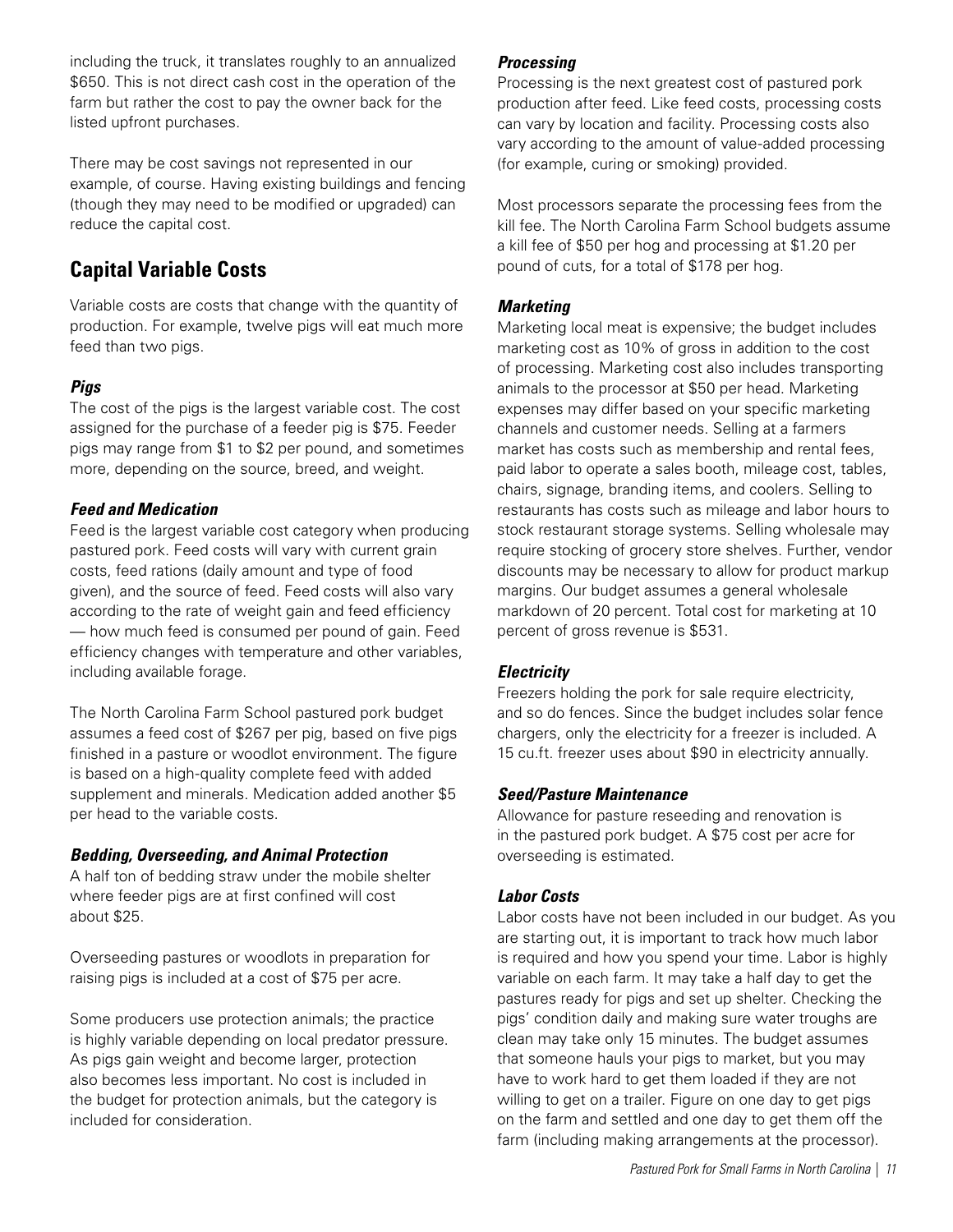<span id="page-13-0"></span>You might estimate 60 to 80 hours of total labor. With the cost and returns projected in the budget and 80 hours of labor, the owner would receive roughly the U.S. minimum wage, \$7.25 an hour as of 2020.

| Table 6. General Hog Feeder-to-finish Assumptions. |  |  |
|----------------------------------------------------|--|--|
|----------------------------------------------------|--|--|

| <b>Variable</b>                              | Value  |
|----------------------------------------------|--------|
| Purchased Hogs/Batch Size                    | 5      |
| <b>Mortality Percentage</b>                  | 5.00%  |
| Purchase Weight                              | 50     |
| Finishing Weight, Live Weight                | 250    |
| Batches per Year                             | 1      |
| Percent Sold Retail                          | 70%    |
| % of Live Weight as Bone-in Cuts             | 56%    |
| % of Live Weight as Carcass (hanging weight) | 72%    |
| <b>Fenced Acreage</b>                        |        |
| Total Feed Per Hog, Ib                       | 860.54 |
| Feed Conversion <sup>1</sup>                 | 3.44   |
| Hanging Weight in lb, Carcass                | 180    |

1 Live weight of the animal divided by the amount of feed the animal consumes to get to its finish weight. It is a measure of efficiency of feed to final body weight.

# **Summary**

Pastured pork has great appeal for small and beginning farmers. Pigs that are well cared for can produce a product desired by local consumers, and pigs raised in woodlots and on pasture can complement other farm production practices. Farmers should understand animal husbandry to increase the probability of producing quality pork. A plan for processing and marketing the pastured pork is essential. To ensure their farm's profitability, potential producers should develop a detailed cost estimate prior to beginning production and know the prices that customers will pay for pork.

# **Additional Resources**

*American Berkshire Association* **[americanberkshire.com](https://americanberkshire.com/)**

*Center for Environmental Farming Systems Alternative Swine Unit* (NC State) **[cefs.ncsu.edu/field-research/](https://cefs.ncsu.edu/field-research/alternative-swine-unit/) [alternative-swine-unit](https://cefs.ncsu.edu/field-research/alternative-swine-unit/)**

*Certified Pedigreed Swine breed information: Chester White, Poland China, Spots, and Hereford* (Certified Pedigree Swine) **[cpsswine.com](http://cpsswine.com/)**

*Common Health Concerns and Diseases for Pastured Pigs* (The Livestock Conservancy) **[livestockconservancy.org/index.php/heritage/](https://livestockconservancy.org/index.php/heritage/internal/Common-Health-Concerns-and-Diseases-for-Pastured-Pigs) [internal/Common-Health-Concerns-and-Diseases](https://livestockconservancy.org/index.php/heritage/internal/Common-Health-Concerns-and-Diseases-for-Pastured-Pigs)[for-Pastured-Pigs](https://livestockconservancy.org/index.php/heritage/internal/Common-Health-Concerns-and-Diseases-for-Pastured-Pigs)**

*Deworming Suggestions for Pigs Raised in Dirt Lot Facilities* (University of Florida IFAS Extension) **[ufdc.ufl.edu/IR00003757/00001](https://ufdc.ufl.edu/IR00003757/00001)**

*Feeding for Niche Swine Production* (Pork Information Gateway) **[porkgateway.org/resource/feeding-for](http://porkgateway.org/resource/feeding-for-niche-swine-production/)[niche-swine-production](http://porkgateway.org/resource/feeding-for-niche-swine-production/)**

*Forages for Swine* (University of Missouri Extension) **[extension2.missouri.edu/G2360](https://extension2.missouri.edu/G2360)**

*Guide to Marketing Channel Selection: How to Sell Through Wholesale and Direct Marketing Channels* (Cornell Cooperative Extension) **[ecommons.cornell.edu/handle/1813/40260](https://ecommons.cornell.edu/handle/1813/40260)**

*Heritage Breed Associations List* (The Livestock Conservancy) **[livestockconservancy.org/index.php/](https://livestockconservancy.org/index.php/heritage/internal/pigs-rabbits-sheep-turkeys-international-organizations#Pigs) [heritage/internal/pigs-rabbits-sheep-turkeys](https://livestockconservancy.org/index.php/heritage/internal/pigs-rabbits-sheep-turkeys-international-organizations#Pigs)[international-organizations#Pigs](https://livestockconservancy.org/index.php/heritage/internal/pigs-rabbits-sheep-turkeys-international-organizations#Pigs)**

*Major Commercial Swine Breeds* (National Pork Board) **[www.pork.org/facts/pig-farming/major-swine](https://www.pork.org/facts/pig-farming/major-swine-breeds/)[breeds](https://www.pork.org/facts/pig-farming/major-swine-breeds/)**

*National Swine Nutrition Guide* (Pork Information Gateway) **[porkgateway.org/wp-content/](http://porkgateway.org/wp-content/uploads/2015/07/national-swine-nutrition-guide-preface-acknowledgements-and-table-of-contents1.pdf) [uploads/2015/07/national-swine-nutrition-guide](http://porkgateway.org/wp-content/uploads/2015/07/national-swine-nutrition-guide-preface-acknowledgements-and-table-of-contents1.pdf)[preface-acknowledgements-and-table-of-contents1.](http://porkgateway.org/wp-content/uploads/2015/07/national-swine-nutrition-guide-preface-acknowledgements-and-table-of-contents1.pdf) [pdf](http://porkgateway.org/wp-content/uploads/2015/07/national-swine-nutrition-guide-preface-acknowledgements-and-table-of-contents1.pdf) (PDF, 998 KB)**

*Niche Production* (Iowa Pork Industry Center) **[www.ipic.iastate.edu/niche.html](https://www.ipic.iastate.edu/niche.html)**

*Outdoor Hog Production: Pastured Pig Production in California Oak Woodlands* (Academia) **[www.academia.](https://www.academia.edu/35401734/Outdoor_Hog_Production_Pastured_Pig_Production_in_California_Oak_Woodlands_1) [edu/35401734/Outdoor\\_Hog\\_Production\\_Pastured\\_](https://www.academia.edu/35401734/Outdoor_Hog_Production_Pastured_Pig_Production_in_California_Oak_Woodlands_1) [Pig\\_Production\\_in\\_California\\_Oak\\_Woodlands\\_1](https://www.academia.edu/35401734/Outdoor_Hog_Production_Pastured_Pig_Production_in_California_Oak_Woodlands_1)**

*Profitable Pork: Strategies for Hog Producers* (Sustainable Agriculture Research and Education) **[www.sare.org/](https://www.sare.org/Learning-Center/Bulletins/Profitable-Pork) [Learning-Center/Bulletins/Profitable-Pork](https://www.sare.org/Learning-Center/Bulletins/Profitable-Pork)**

*Raising Small Groups of Pigs* (PennState Extension) **[extension.psu.edu/raising-small-groups-of-pigs](https://extension.psu.edu/raising-small-groups-of-pigs)**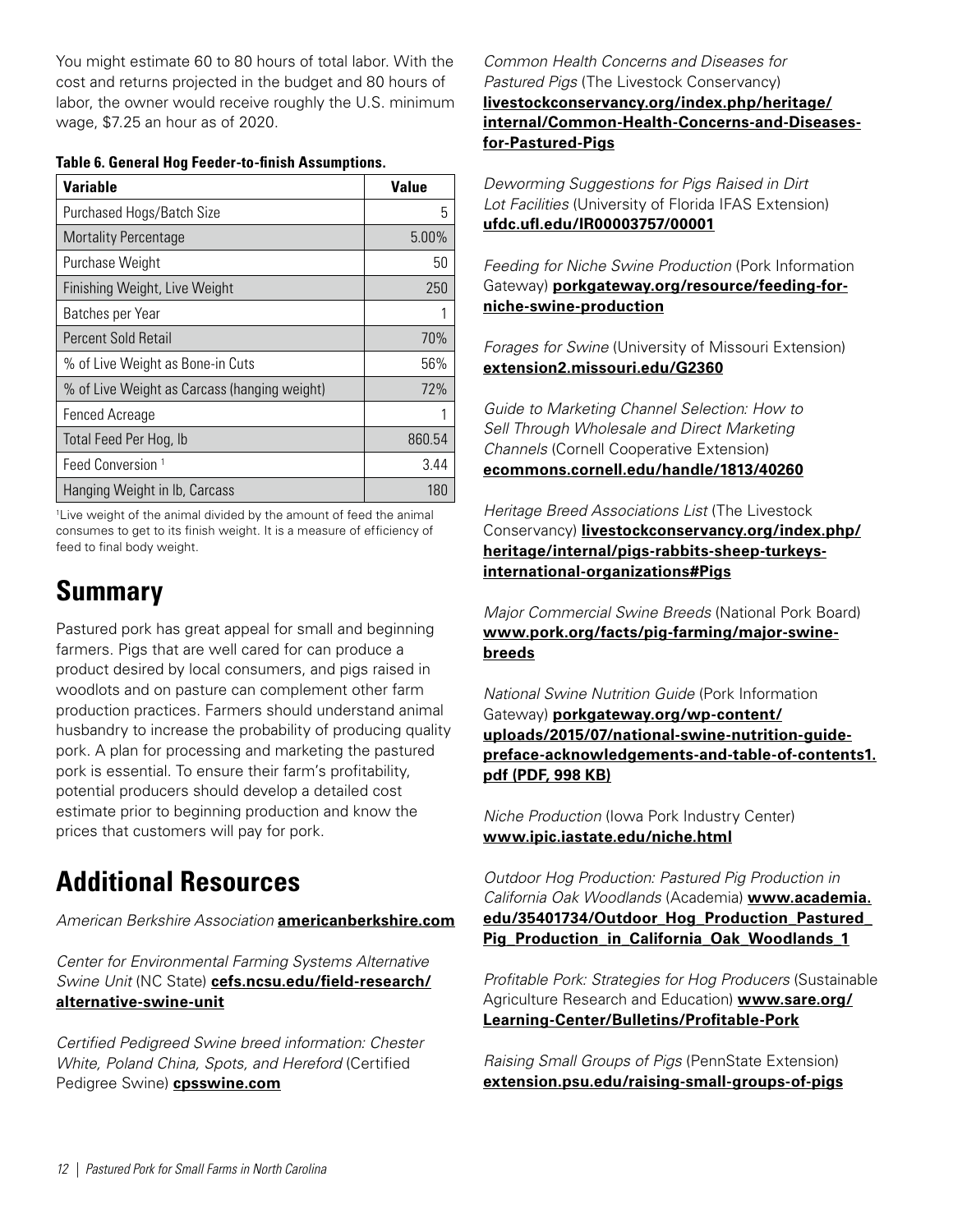#### **Table 7. Outdoor Hogs Feeder-to-Finish Production Budget.**

| <b>Budget Category</b>                                                    | <b>Budget Item</b>                       | Unit               | <b>Quantity Per</b><br><b>Batch</b> | Cost      | <b>Per Batch</b> | Per Hog    | <b>Total Annual</b> |
|---------------------------------------------------------------------------|------------------------------------------|--------------------|-------------------------------------|-----------|------------------|------------|---------------------|
|                                                                           | Hogs Sold, Retail (cuts)                 | Hogs Sold          | 3.30                                | \$7.47/lb | \$3,451.80       | \$1,046.00 | \$3,451.80          |
| <b>Gross Income</b>                                                       | Hogs Sold, Wholesale (live weight)       | Hogs Sold          | 1.40                                | \$3.75/lb | \$1,312.50       | \$937.50   | \$1,312.50          |
|                                                                           | <b>Total</b>                             |                    |                                     |           | \$4,764.30       | \$1,013.68 | \$4,764.30          |
|                                                                           | Purchase Piglets                         | per pig            | 5.00                                | \$75.00   | \$375.00         | \$79.79    | \$375.00            |
|                                                                           | Complete Feed, Grower <sup>1</sup>       | $\mathsf{I}$       | 4195                                | \$0.30    | \$1,258.54       | \$267.77   | \$1,258.54          |
|                                                                           | Vaccination and Antibiotics <sup>2</sup> | \$ per pig         | 4.70                                | \$5.00    | \$23.50          | \$5.00     | \$23.50             |
|                                                                           | Bedding <sup>3</sup>                     | tons bedding       | 0.50                                | \$50.00   | \$25.00          | \$5.32     | \$25.00             |
|                                                                           | Overseeding                              | \$/Acre            | 5.00                                | \$75.00   | \$375.00         | \$79.79    | \$375.00            |
| <b>Variable Costs</b>                                                     | <b>Protection Animal</b>                 | <b>Annual Cost</b> | 0.00                                | \$200.00  | \$0.00           | \$0.00     | \$0.00              |
|                                                                           | Electricity                              | monthly            | 12.00                               | \$7.50    | \$90.00          | \$19.15    | \$90.00             |
|                                                                           | Kill Fee                                 | cost/head          | 4.70                                | \$50.00   | \$235.00         | \$50.00    | \$235.00            |
|                                                                           | Processing Cost <sup>4</sup>             | per lb/ cuts       | 700.00                              | \$1.20    | \$840.00         | \$178.72   | \$840.00            |
|                                                                           | <b>Marketing Cost</b>                    | of gross           | 1.00                                | 8%        | \$381.14         | \$81.09    | \$381.14            |
|                                                                           | Capital Variable Cost                    | from cap. exp.     | 1.00                                |           | \$159.38         | \$33.91    | \$159.38            |
|                                                                           | <b>Total Variable Cost</b>               |                    |                                     |           | \$3,762.56       | \$800.54   | \$3,762.56          |
| <b>Returns Over Variable Cost</b>                                         |                                          |                    |                                     |           | \$1,001.74       | \$213.14   | \$1,001.74          |
| <b>Fixed Costs</b>                                                        | <b>Capital Fixed Cost</b>                | from cap. exp.     | 1.00                                |           | \$226.66         | \$47.72    | \$226.66            |
| <b>Total Fixed Cost</b>                                                   |                                          |                    |                                     |           | \$226.66         | \$47.72    | \$226.66            |
| <b>Total Cost</b>                                                         |                                          |                    |                                     |           | \$3,989.21       | \$848.26   | \$3,989.21          |
| <b>Returns to Land, Capital, and Unpaid Labor</b><br>\$775.09<br>\$165.42 |                                          |                    |                                     |           |                  |            | \$775.09            |
| <b>Break Even Bone-In Cuts \$/per lb</b>                                  |                                          |                    |                                     |           |                  |            | \$6.06              |
| <b>Break Even Carcass \$/per lb</b>                                       |                                          |                    |                                     |           |                  | \$4.71     |                     |
| <b>Break Even Live Weight \$/per lb</b>                                   |                                          |                    |                                     |           |                  |            | \$3.39              |
| <b>Break Even Ib per Hog</b>                                              |                                          |                    |                                     |           |                  |            | 113.5               |

1 In this budget we have tied feed to body weight based on % of body weight consumed each day and daily gain; this can be changed based on the "Feed Estimator" tab.

2Biosecurity guidelines, as well as cost of managing disease in pigs, can be found at

**[projects.ncsu.edu/project/swine\\_extension/publications/factsheets/818s.htm](https://projects.ncsu.edu/project/swine_extension/publications/factsheets/818s.htm)**.

<sup>3</sup>Straw is included for young pigs newly purchased; they will need to be protected under shelter and then slowly introduced to the larger area. 4We assume processing cost is wrapped and packaged; it does not include specialty items, for example, sausage or bacon.

This budget was assembled by Derek Washburn, NC Farm School, NC State University, in collaboration with Gary Bullen, NC

Cooperative Extension agents across North Carolina, and small farms in North Carolina. For more detail regarding this budget, visit **[ncfarmschool.ces.ncsu.edu](https://ncfarmschool.ces.ncsu.edu/)**.

*Raising Woods-Grazed Pigs on New Farms* (Michigan State University Extension) **[www.canr.msu.edu/news/](https://www.canr.msu.edu/news/raising_woods-grazed_pigs_on_new_farms) [raising\\_woods-grazed\\_pigs\\_on\\_new\\_farms](https://www.canr.msu.edu/news/raising_woods-grazed_pigs_on_new_farms)**

*Swine Breeds Database* (Oklahoma State University) **[afs.okstate.edu/breeds/swine](http://afs.okstate.edu/breeds/swine/)**

*Swine Nutrition Guide* (NC State Extension) **[projects.ncsu.edu/project/swine\\_extension/](https://projects.ncsu.edu/project/swine_extension/nutrition/nutritionguide/default.htm) [nutrition/nutritionguide/default.htm](https://projects.ncsu.edu/project/swine_extension/nutrition/nutritionguide/default.htm)**

*Swine Production* (PennState Extension) **[extension.psu.edu/swine-production](https://extension.psu.edu/swine-production)**

*The Livestock Conservancy's Quick Reference Guide to Heritage Pigs* **[livestockconservancy.org/images/](https://livestockconservancy.org/images/uploads/docs/PigChart2020.pdf) [uploads/docs/PigChart2020.pdf](https://livestockconservancy.org/images/uploads/docs/PigChart2020.pdf) (PDF, 155 KB)**

*Tipsheet: Organic Pig Production* (ATTRA) **[attra.ncat.org/attra-pub/download.php?id=530](https://attra.ncat.org/attra-pub/download.php?id=530)**

*How to Choose a Meat Processor That's Right for You* (video) (Center for Environmental Farming Systems) **[cefs.ncsu.edu/resources/how-to-choose-a-meat](https://cefs.ncsu.edu/resources/how-to-choose-a-meat-processor-thats-right-for-you/)[processor-thats-right-for-you](https://cefs.ncsu.edu/resources/how-to-choose-a-meat-processor-thats-right-for-you/)**